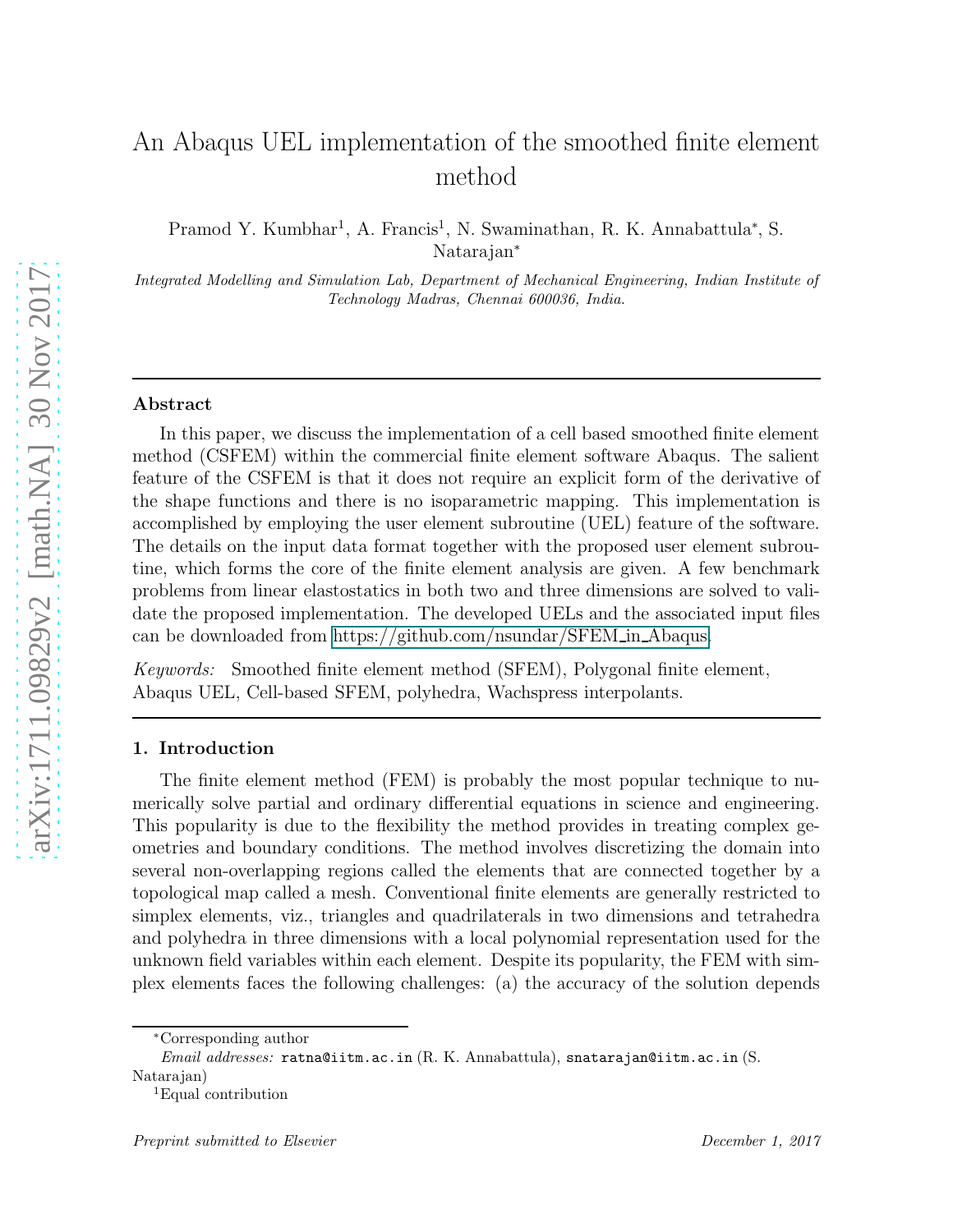on the quality of the element[\[1](#page-20-0)], i.e., the results are sensitive to mesh distortion and (b) requires sophisticated discretization techniques to generate high quality meshes and to capture topological changes.

To alleviate some of the aforementioned challenges, recent research has been focused on alternative approaches, viz., meshfree methods [\[2](#page-20-1)[–6](#page-20-2)], partition of unity methods (PUM) [\[7](#page-20-3)[–11](#page-20-4)], strain smoothing techniques [\[12,](#page-21-0) [13](#page-21-1)] and polygonal finite element method (PFEM) [\[14](#page-21-2)[–17\]](#page-21-3). The meshfree methods does not have a priori topology which makes it suitable for large deformation problems and moving boundary problems [\[18](#page-21-4)[–20\]](#page-21-5). The PUMs relaxes the meshing constraint by allowing the geometric features to be represented independent of the underlying FE discretization, whilst PFEM relaxes the meshing constraint by allowing elements to take arbitrary shapes [\[21\]](#page-21-6).

On the other front, the strain smoothing technique improves the quality of the FE solution by computing a modified strain field which is a weighted average of the compatible FE strain field [\[12](#page-21-0)]. Inspired by the application of the strain smoothing to meshfree methods [\[22](#page-21-7)], Liu and co-workers [\[12](#page-21-0)] introduced the technique within the FEM and coined the method, 'smoothed finite element method (SFEM)'. In this method, the modified strain is written over the smoothing domain. The method can also be seen as dividing the domain into smoothing cells, however, from a practical point of view, it is computationally less expensive when using the existing mesh data structure to generate the smoothing domain. It has been shown theoretically and numerically that the SFEM is more accurate than the conventional FEM [\[23](#page-21-8)].

Liu *et al.* [\[24](#page-21-9)] formulated a series of SFEM models based on the choice of smoothing domain, viz., cell-based SFEM (CSFEM) [\[12\]](#page-21-0), node based SFEM (NSFEM) [\[25](#page-22-0)], edge-based SFEM (ESFEM) [\[26](#page-22-1)], face-based SFEM (FSFEM) [\[27\]](#page-22-2),  $\alpha$ FEM [\[28](#page-22-3)] and  $\beta$ FEM [\[29\]](#page-22-4). Figure [1](#page-2-0) shows a schematic various strain smoothing techniques in two dimensions. The common feature of these SFEM models are that all these models use finite element meshes with linear interpolants, except for the CSFEM. The choice of smoothing technique controls the assumed strain field and thus yielding accurate and stable results [\[30](#page-22-5)]. Recently, the CSFEM has been applied to arbitrary polygons and polyhedra [\[14](#page-21-2)]. An interesting feature of using polygons and polyhedra together with the strain smoothing technique is the following. The nodal strain is computed through the divergence of a spatial average of the standard local strain field. This aspect of the technique allows reduces the integration space by an order. Consequently, the stiffness matrix is computed on the boundaries of the smoothing elements instead of the whole domain.

Recently, the SFEM has also been incorporated into the PUM [\[31](#page-22-6)[–34\]](#page-22-7) and PFEM [\[35\]](#page-22-8). Liu and co-workers [\[36](#page-23-0), [37\]](#page-23-1) have applied the ESFEM to solve problems involving strong discontinuities with varying orders of singularity. While these methods exist as standalone codes, they have not yet formed a part of a commercial software and this aspect restricts the use of the method to a specific community or laboratory. Therefore, in this work we implement the technique within the commercial finite element software Abaqus and provide the details so that other researchers can easily extend this work for more specific or general cases. The procedures that can be used by practicing engineers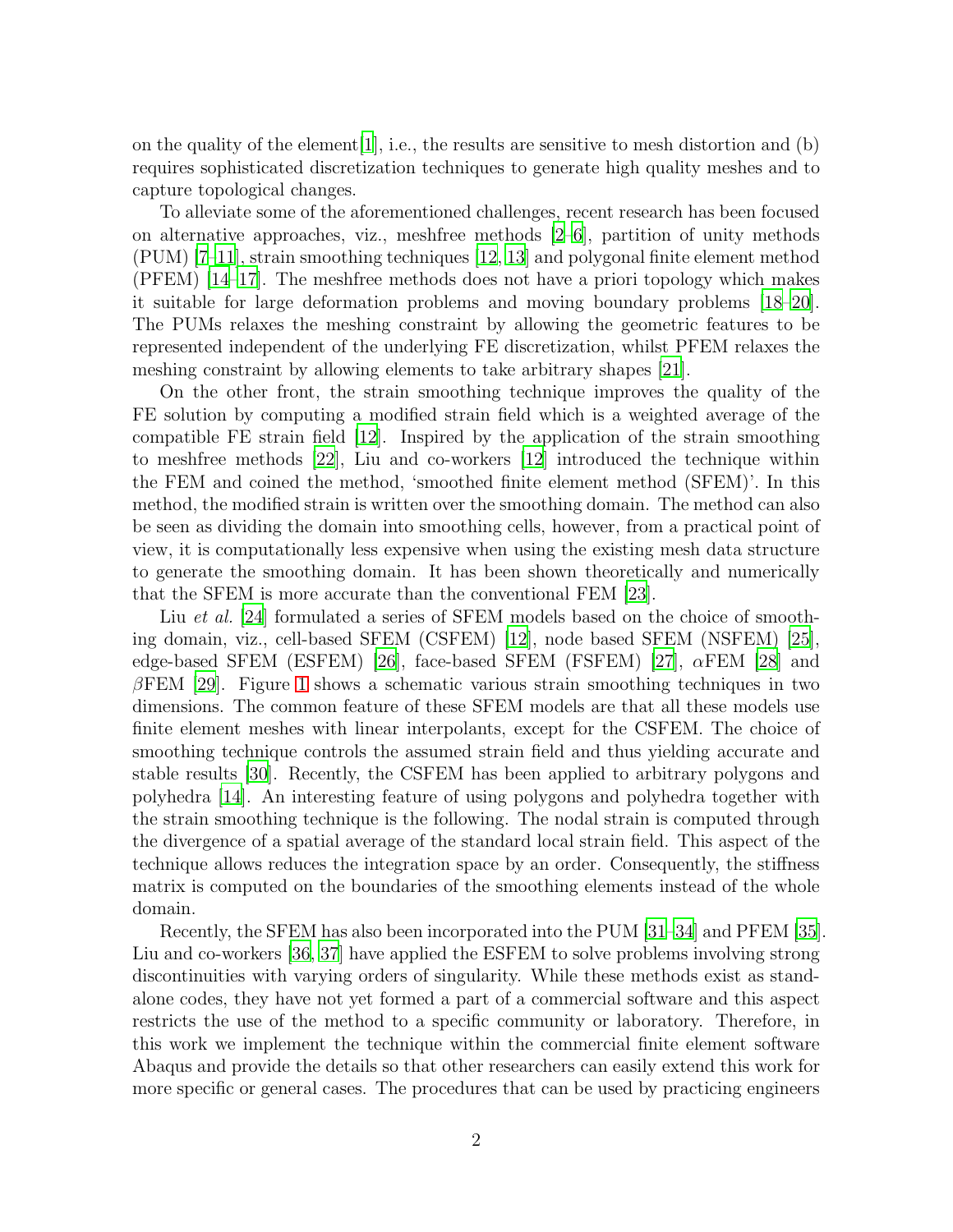<span id="page-2-0"></span>

Figure 1: Schematic representation of the smoothing cells  $\Omega_c$  over triangular elements for the cellbased, edge-based and node-based smoothing technique. The 'shaded' region is the smoothing cell, over which the smoothed strains are computed from the compatible strain field.

who are familiar with Abaqus can get benefited with the capabilities of the SFEM. For the sake of simplicity, we choose the most commonly used smoothing technique, the cell based SFEM (CSFEM).

Although the method is general the implementation aspects of the SFEM are applied to two and three dimensional elasticity to demonstrate the technique. Particular emphasis is placed on the input data format and the subroutines that implement the smoothing technique. The method will be implemented over polytopes to demonstrate the accuracy and the robustness of the smoothing technique when compared to the conventional FEM.

The remainder of the manuscript is organized as follows. The next section presents the governing equations for elastostatics and the corresponding weak form. Section [3](#page-4-0) presents an overview of the cell based smoothing technique over arbitrary polygons and polyhedra. The Abaqus UEL implementation is discussed in Section [4.](#page-7-0) Section [5](#page-10-0) presents a detailed convergence study by comparing the accuracy and the convergence rates with the conventional FEM for a few benchmark problems in two and three dimensional linear elastostatics, followed by concluding remarks in the last section.

#### 2. Governing equations and weak form for linear elastostatics

In this section, the governing equations for linear elastostatics are first presented, followed by the corresponding weak form. Let us consider an isotropic linear elastic body in  $d$  ({= 2,3}) dimensional Euclidean space,  $\mathbb{R}^d$ , whose material point is given by  $\mathbf{x} = \sum \mathbf{x}_I \mathbf{e}_I$ , where  $\mathbf{e}_I$  are the vectors of a chosen basis. Let  $\Omega \subset \mathbb{R}^d$  represent the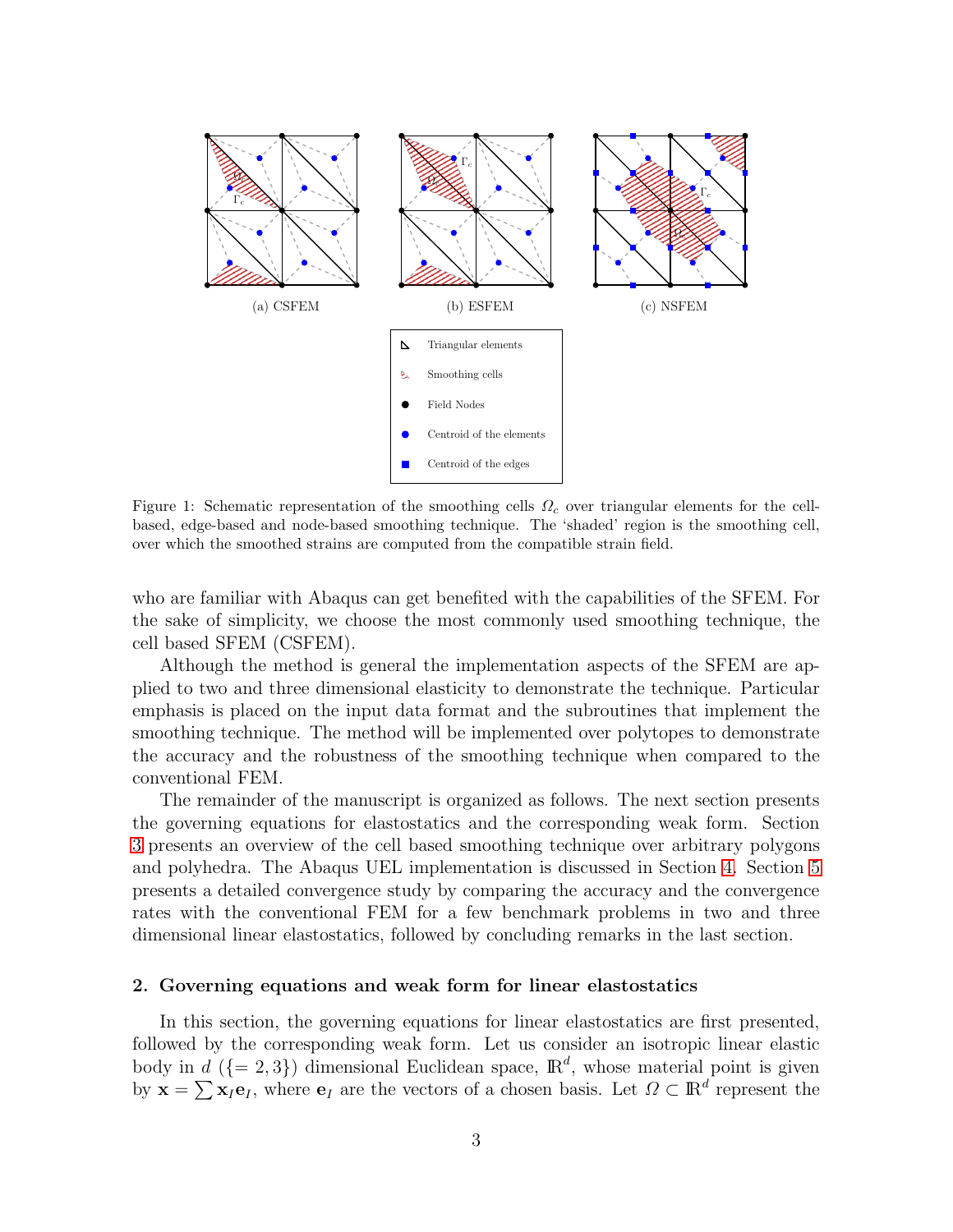body with domain boundary  $\Gamma \equiv \partial \Omega$  consisting of Dirichlet boundary  $\Gamma_u$  and Neumann boundary  $\Gamma_t$ , such that  $\Gamma = \Gamma_u \cup \Gamma_t$ ,  $\emptyset = \Gamma_u \cap \Gamma_t$  and the outward normal to  $\Gamma$  is **n**. Then, the strong form of the boundary value problem is: given the body force b, the Cauchy stress tensor  $\sigma$  and the prescribed displacement  $\bar{u}$  and the traction  $\bar{t}$ , find the displacement field  $\mathbf{u} : \bar{\Omega} \to \mathbb{R}^d$  such that

<span id="page-3-2"></span>
$$
\nabla \cdot \boldsymbol{\sigma} + \mathbf{b} = \mathbf{0} \quad \text{in} \quad \Omega,
$$
  
\n
$$
\mathbf{u} = \bar{\mathbf{u}} \quad \text{on} \quad \Gamma_u,
$$
  
\n
$$
\boldsymbol{\sigma} \cdot \mathbf{n} = \bar{\mathbf{t}} \quad \text{on} \quad \Gamma_t,
$$
 (1)

Let  $\mathscr{U}(\Omega) = {\mathbf{u} : \Omega \to \mathbb{R}^d | u_I \in H^1(\Omega), I = 1, \cdots, d, \mathbf{u} = \bar{\mathbf{u}} \text{ on } \Gamma_u }$  be the displacement trial and  $\mathscr{V}(\Omega) = \{ \mathbf{v} : \Omega \to \mathbb{R}^d | v_I \in H^1(\Omega), I = 1, \cdots, d, \mathbf{v} = \mathbf{0} \text{ on } \Gamma_u \}$  be the test function spaces, where  $H<sup>1</sup>$  denotes the Hilbert-Sobolev first order space. The resulting weak form can be written as: find  $\mathbf{u} \in \mathcal{U}$  such that:

<span id="page-3-0"></span>
$$
a(\mathbf{u}, \mathbf{v}) = \ell(\mathbf{v}) \,\forall \mathbf{v} \in \mathscr{V}
$$
\n(2)

where the bilinear and linear forms are defined as follows:

$$
a(\mathbf{u}, \mathbf{v}) = \int_{\Omega} \boldsymbol{\sigma}(\mathbf{u}) : \boldsymbol{\varepsilon}(\mathbf{v}) \, d\Omega,
$$
  

$$
\ell(\mathbf{v}) = \int_{\Omega} \mathbf{b} \cdot \mathbf{v} \, d\Omega + \int_{\Gamma_t} \bar{\mathbf{t}} \cdot \mathbf{v} \, d\Gamma,
$$
 (3)

where  $\varepsilon = \frac{1}{2}$  $\frac{1}{2} [\nabla \mathbf{u} + \nabla \mathbf{u}^{\mathrm{T}}]$  is the small strain tensor. In the following, it is assumed that the arbitrary domain is partitioned into nel finite elements defined as  $\bar{w}_I$  such that  $\Omega \equiv \text{int}(\cup_{I=1}^{\text{nel}} \bar{w}_I)$  and  $\bar{w}_I \cap \bar{w}_J = \emptyset, \forall I \neq J$ . For the discretization of the weak form (see Equation [\(2\)](#page-3-0)), let the set  $\mathscr{U}^h \subset H^1(\Omega)$  consist of polynomial interpolation functions of the following form:

<span id="page-3-1"></span>
$$
\mathbf{u}^{h} = \sum_{e=1}^{nel} \phi_e \mathbf{u}_e
$$
  

$$
\mathbf{v}^{h} = \sum_{e=1}^{nel} \phi_e \mathbf{v}_e
$$
 (4)

where  $\phi_e$  denote the finite element shape functions. Upon substituting Equation [\(4\)](#page-3-1) into Equation [\(2\)](#page-3-0), the following discrete weak form is obtained, which consists of finding  $\mathbf{u}^h \in \mathscr{U}^h$  such that

$$
a(\mathbf{u}^h, \mathbf{v}^h) = \ell(\mathbf{v}^h) \,\forall \mathbf{v}^h \in \mathcal{V}^h,\tag{5}
$$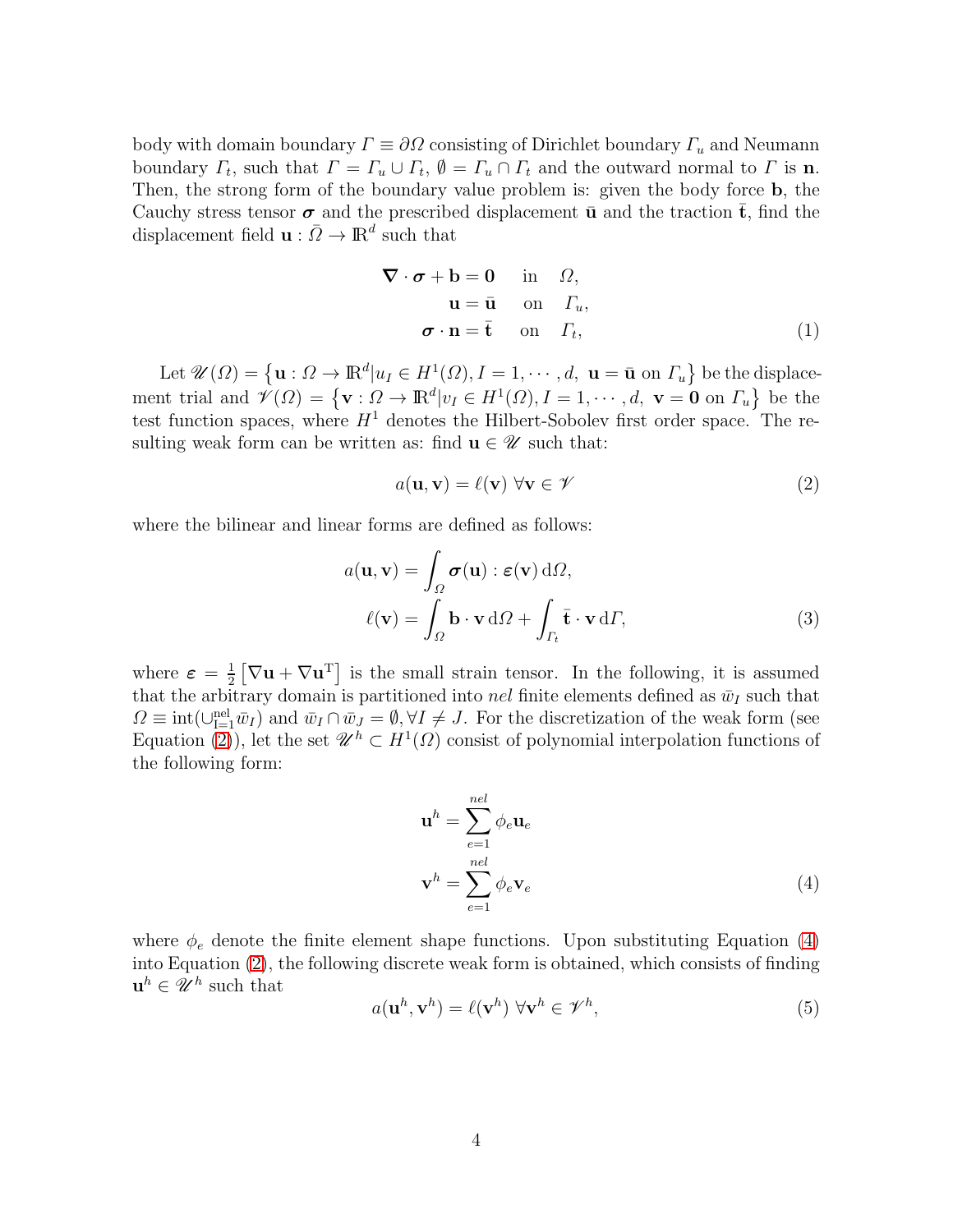which leads to the following system of linear equations:

$$
Ku = f, \t\t(6a)
$$

$$
\mathbf{K} = \sum_{h} \mathbf{K}^{h} = \sum_{h} \int_{\Omega^{h}} \mathbf{B}^{\mathrm{T}} \mathbf{D} \mathbf{B} \, d\Omega, \tag{6b}
$$

<span id="page-4-1"></span>
$$
\mathbf{f} = \sum_{h} \mathbf{f}^{h} = \sum_{h} \left( \int_{\Omega^{h}} \boldsymbol{\phi}^{T} \mathbf{b} \, d\Omega + \int_{\Gamma_{t}^{h}} \boldsymbol{\phi}^{T} \mathbf{\bar{t}} \, d\Gamma \right), \tag{6c}
$$

where  $\bf{K}$  is the global stiffness matrix,  $\bf{f}$  is the global nodal force vector,  $\bf{u}$  the global vector of nodal displacements,  $\phi$  is the matrix of finite element shape functions, D is the constitutive relation matrix for an isotropic linear elastic material, and  $\mathbf{B} = \nabla \phi$  is the strain-displacement matrix that is computed using the derivatives of the shape functions. In the conventional FEM, the shape functions,  $\phi_e$  are defined over the standard element and by invoking the isoparametric formulation, the integrals in Equation [\(6a\)](#page-4-1) are evaluated using numerical integration.

In this paper, we discretize the domain with arbitrary polygons and polyhedra in two and three dimensions, respectively. While there are different ways to represent the shape functions over arbitrary polytopes [\[38\]](#page-23-2). we choose the Wachspress interpolants to describe the unknown fields [\[39](#page-23-3)]. These functions are rational polynomials and the construction of the coordinates is as follows: Let  $P \subset \mathbb{R}^3$  be a simple convex polyhedron with facets F and vertices V. For each facet  $f \in F$ , let  $\mathbf{n}_f$  be the unit outward normal and for any  $\mathbf{x} \in P$ , let  $h_f(\mathbf{x})$  denote the perpendicular distance of  $\mathbf{x}$  to f, which is given by

$$
h_f(\mathbf{x}) = (\mathbf{v} - \mathbf{x}) \cdot \mathbf{n}_f \tag{7}
$$

for any vertex  $\mathbf{v} \in V$  that belongs to f. For each vertex  $\mathbf{v} \in V$ , let  $f_1, f_2, f_3$  be the three faces incident to **v** and for  $x \in P$ , let

$$
w_{\mathbf{v}}(\mathbf{x}) = \frac{\det(\mathbf{n}_{f_1}, \mathbf{n}_{f_2}, \mathbf{n}_{f_3})}{h_{f_1}(\mathbf{x})h_{f_2}(\mathbf{x})h_{f_3}(\mathbf{x})}
$$
(8)

with a condition that the ordering of  $f_1, f_2, f_3$  be anticlockwise around the vertex **v** when seen from outside P. Then the barycentric coordinates for  $\mathbf{x} \in P$  is given by [\[40](#page-23-4), [41](#page-23-5)]:

$$
\phi_{\mathbf{v}}(\mathbf{x}) = \frac{w_{\mathbf{v}}(\mathbf{x})}{\sum_{\mathbf{u} \in V} w_{\mathbf{u}}(\mathbf{x})}.
$$
\n(9)

The Wachspress shape functions are the lowest order shape functions that satisfy boundedness, linearity and linear consistency on convex polytopes [\[40,](#page-23-4) [41\]](#page-23-5)

#### <span id="page-4-0"></span>3. Overview of the smoothed finite element method

In the strain smoothing technique, the compatible strains in the FEM are no longer used to compute the terms in the stiffness matrix. Instead, the integration related to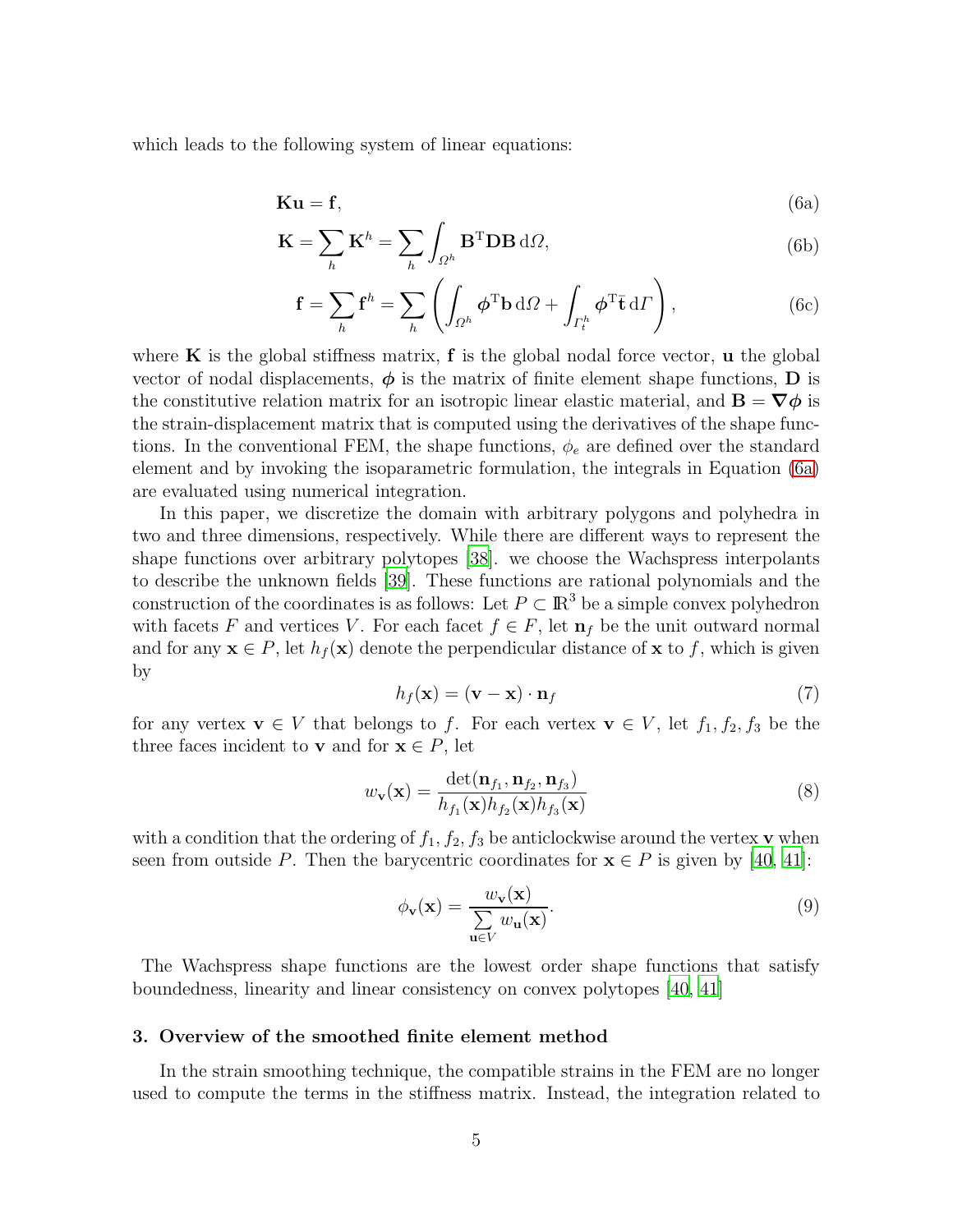

Figure 2: Barycentric coordinates: Wachspress basis function

the computation of stiffness matrix is based on the smoothing domain and hence no longer associated with the elements.

Within the SFEM framework, the discrete modified strain field  $\tilde{\varepsilon}_{ij}^h$  that yields the modified strain-displacement matrix  $(\tilde{\mathbf{B}})$  which is then used to build the stiffness matrix is related to the compatible strain field  $\varepsilon_{ij}^h$  by:

<span id="page-5-0"></span>
$$
\tilde{\varepsilon}_{ij}^h(\mathbf{x}) = \int_{\Omega_C^h} \varepsilon_{ij}^h(\mathbf{x}) \mathbf{q}(\mathbf{x}) d\Omega \tag{10}
$$

where  $\mathbf{q}(\mathbf{x})$  is the smoothing function and  $\Omega_C^h$  is the sub-cell. On writing Equation [\(10\)](#page-5-0) at the basis functions derivative level and invoking Gauss-Ostrogradsky theorem, we get:

<span id="page-5-1"></span>
$$
\int_{\Omega_C^h} \phi_{I,x} \mathbf{q}(\mathbf{x}) d\Omega = \int_{\Gamma_C^h} \phi_I \mathbf{q}(\mathbf{x}) n_j d\Gamma - \int_{\Omega_C^h} \phi_I \mathbf{q}_{,x}(\mathbf{x}) d\Omega \tag{11}
$$

There are several choices for this  $q(x)$ . For simplicity,  $q(x)$  satisfies the following properties:

$$
\mathbf{q} \ge 0 \ \& \int_{\Omega^h} \mathbf{q}(\mathbf{x}) \mathrm{d}\Omega = 1 \tag{12}
$$

In this work, the weighting function,  $q(x)$  is chosen to be a constant, i.e,  $q(x) = 1$ for simplicity. For  $q(x) = 1$ , the modified strains computed using Equation [\(11\)](#page-5-1) are constant within the smoothing domain. The Wachspress interpolants are used in this formulation.

In the CSFEM, the local smoothing domain is constructed by sub-dividing the physical element into number of subcells. A subcell for an element is constructed by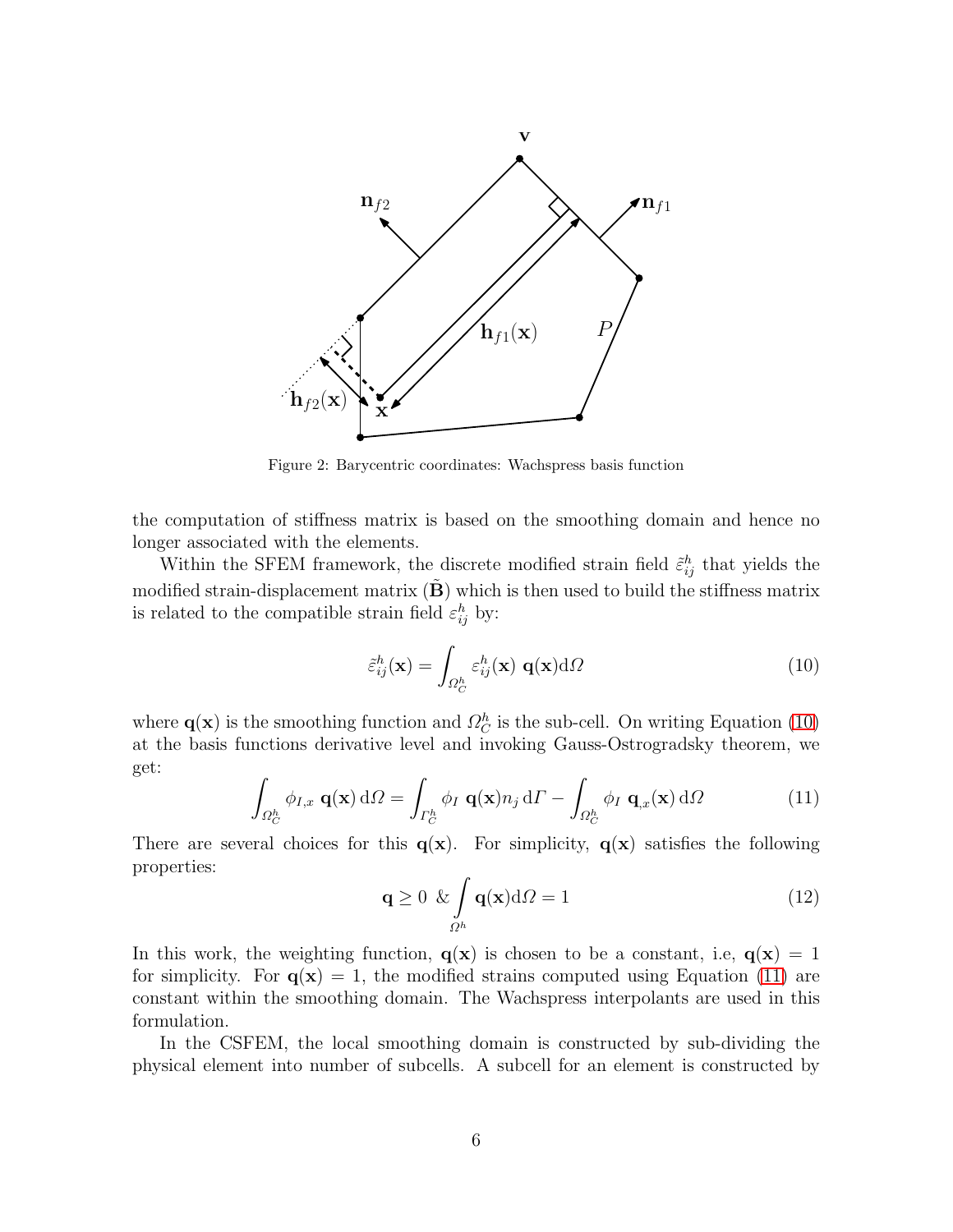identifying the centroid<sup>[2](#page-6-0)</sup> of the element and connecting the vertices of the polygon/polyhedra with the geometric center of the element. Figures [3](#page-6-1) shows the subcells within a polygon and a polyhedra.

<span id="page-6-1"></span>

Figure 3: Schematic representation of the smoothing cells over two and three dimensional polygonal element. In this study, we employ triangular and tetrahedral subcells, in two and in three dimensions, respectively.

Over each subcell, Equation [\(11\)](#page-5-1) is evaluated numerically to get the modified straindisplacement matrix. The stiffness matrix computed as for the CSFEM is:

<span id="page-6-2"></span>
$$
\tilde{\mathbf{K}} = \sum_{I=1}^{nel} \tilde{\mathbf{K}}^h = \sum_{I=1}^{nel} \int_{\Omega^e} \tilde{\mathbf{B}}^{\mathrm{T}} \mathbf{D} \tilde{\mathbf{B}} \, \mathrm{d}\Omega,\tag{13}
$$

where  $\bf{B}$  is the modified strain-displacement matrix. For the chosen smoothing function, the derivative of the function vanishes within the subcell and one integration point (i.e centroid of the smoothing cell  $\Omega_c$  denoted by a) is sufficient to compute the modified strain-displacement matrix and the corresponding smoothed elemental stiffness matrix.

<span id="page-6-0"></span><sup>&</sup>lt;sup>2</sup>Here we use the geometric centre of the element.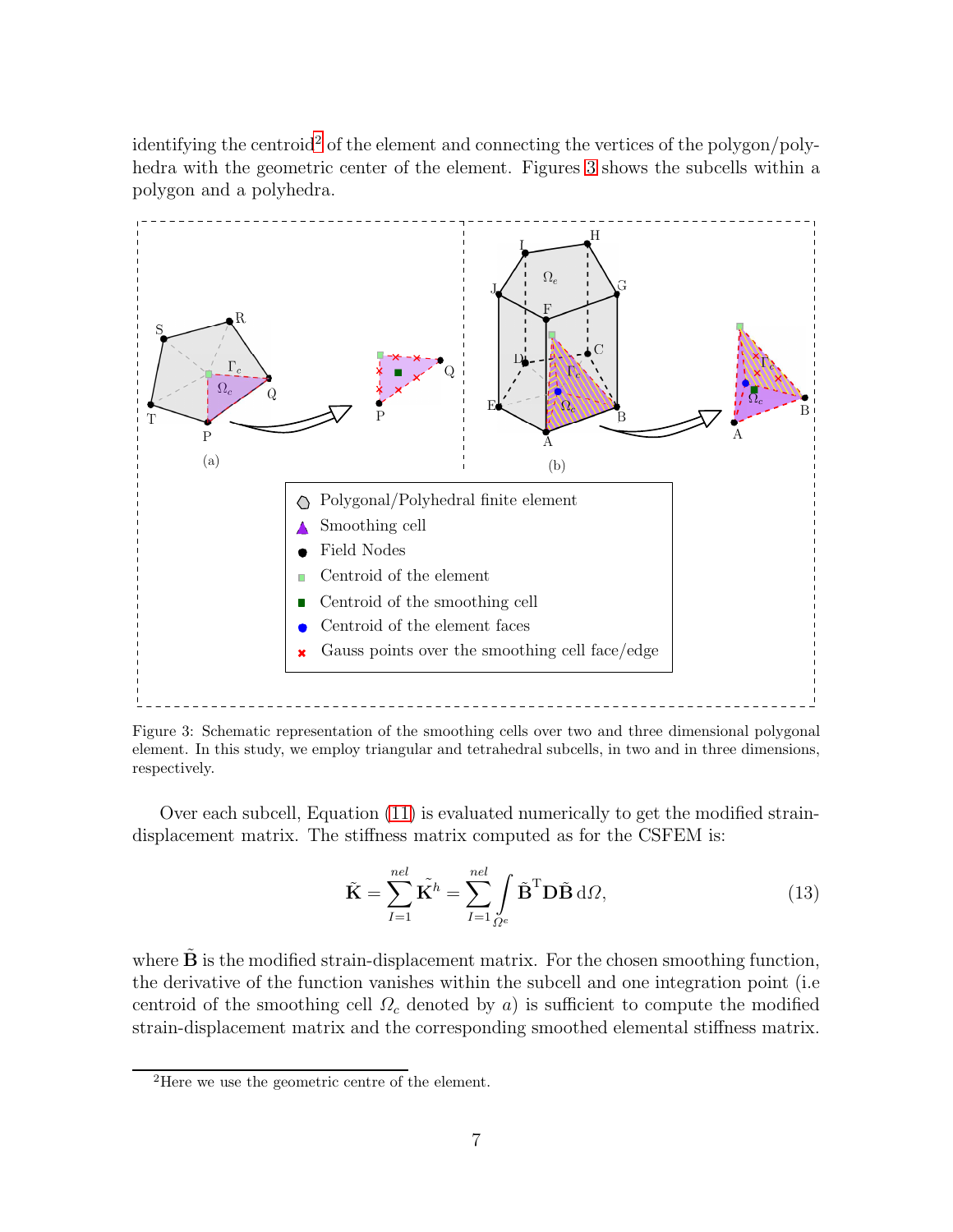Upon substituting the smoothing function,  $q(x) = 1$  in Equation [\(11\)](#page-5-1), the terms in the modified strain-displacement matrix can be computed by:

$$
\phi_{a,i} = \frac{1}{A_c} \int_{\Gamma_C^h} \phi_a(\mathbf{x}) n_i \, d\Gamma \tag{14}
$$

where  $i = x, y$  for two dimensions and  $i = x, y, z$  for three dimensions,  $n_i$  are the unit normals to the edge and face in two and three dimensions, respectively and  $A_c$ is the area and volume of the subcell in two and three dimensions respectively. The above equation for a polygon of n sides, gives the following expression for the modified strain-displacement matrix evaluated at the interior Gauss point:

<span id="page-7-2"></span>
$$
\tilde{\mathbf{B}} = \left[ \begin{array}{cccc} \tilde{\mathbf{B}}_1 & \tilde{\mathbf{B}}_2 & \cdots & \tilde{\mathbf{B}}_n \end{array} \right],\tag{15}
$$

where the nodal matrix is

$$
\tilde{\mathbf{B}}_a = \frac{1}{A_c} \int_{\Gamma_C^h} \begin{bmatrix} n_x(\mathbf{x}) & 0\\ 0 & n_y(\mathbf{x})\\ n_y(\mathbf{x}) & n_x(\mathbf{x}) \end{bmatrix} \phi_a(\mathbf{x}) d\Gamma
$$
\n(16)

for two dimensions and

<span id="page-7-1"></span>
$$
\tilde{\mathbf{B}}_a = \frac{1}{A_c} \int_{\Gamma_C^h} \begin{bmatrix} n_x(\mathbf{x}) & 0 & 0 \\ 0 & n_y(\mathbf{x}) & 0 \\ 0 & 0 & n_z(\mathbf{x}) \\ n_y(\mathbf{x}) & n_x(\mathbf{x}) & 0 \\ 0 & n_z(\mathbf{x}) & n_y(\mathbf{x}) \\ n_z(\mathbf{x}) & 0 & n_x(\mathbf{x}) \end{bmatrix} \phi_a(\mathbf{x}) d\Gamma
$$
(17)

for three dimensions. From the above equations, it is clear that only the shape functions are involved in calculating the terms in the stiffness matrix. To evaluate the surface integrals in Equation [\(17\)](#page-7-1), we employ the conforming interpolant quadrature technique.

#### <span id="page-7-0"></span>4. Abaqus UEL implementation:

In this section, we describe the major steps involved in the implementation of UEL for the CSFEM in Abaqus. We focus on the subroutines and the input files which go with it. Through UEL, the stiffness and the residual contributions of an element to the system as stated in the Abaqus manual [\[42\]](#page-23-6) are provided. The Abaqus solver can be invoked by the command:

# *abaqus job=*<*inp file name* >*user=*<*fortran file name*>.

Figure [4](#page-8-0) depicts the three steps involved in the implementation of the smoothing technique within the Abaqus. The first stage is the pre-processing, where a MATLAB routine is used to generate the arbitrary polygonal and polyhedra meshes and the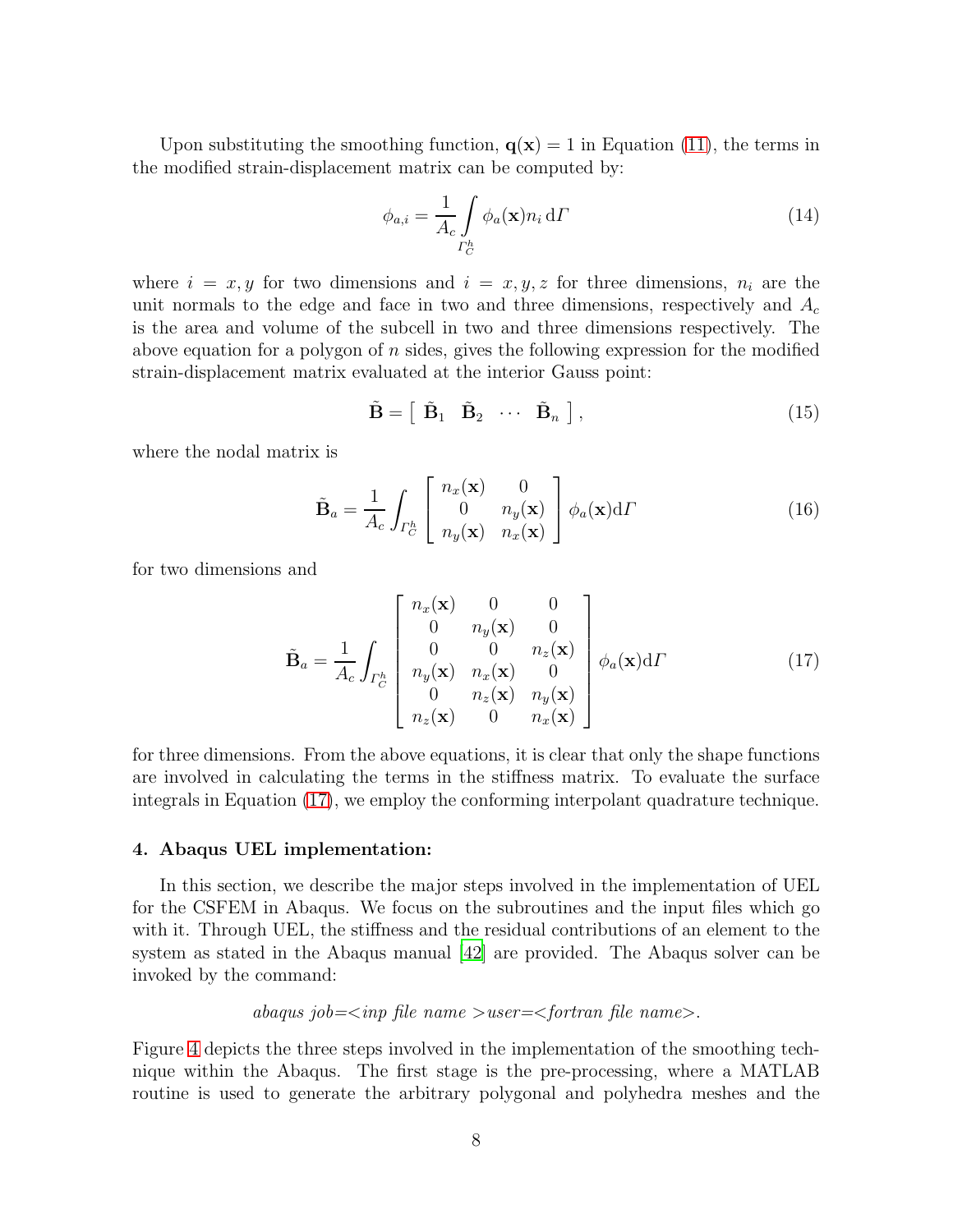<span id="page-8-0"></span>

Figure 4: Schematic illustrating the overall process involved in the implementation of the CSFEM within Abaqus.

Abaqus input file. The second stage involves the core of the implementation, where the strain smoothing is implemented in UEL. As Abaqus CAE does not support postprocessing of unconventional elements without significant modifications, a MATLAB script by Abaqus2matlab tool [\[43\]](#page-23-7) is used to extract results and compute necessary error norms.

# *4.1. Structure of the input file*

The Abaqus input file contains the following information: nodal coordinates, element connectivity, material properties (Young's modulus and Poisson's ratio), boundary conditions and the solution procedure to be used. The boundary conditions and the solution procedures are specified following the standard procedure used in *Abaqus Standard*. A new user element in Abaqus is defined through a key word *\*User Element*, the arguments to which are (in sequence):

- the number of nodes (*n* for polygonal element having *n* sides).
- user assigned unique label starting with 'U' followed by an integer. In the present implementation, the integer is tagged to the number of nodes of the element.
- number of properties associated with the element (in this case E and  $\nu$ ).
- the number of degrees of freedom per node (2 for 2D and 3 for 3D).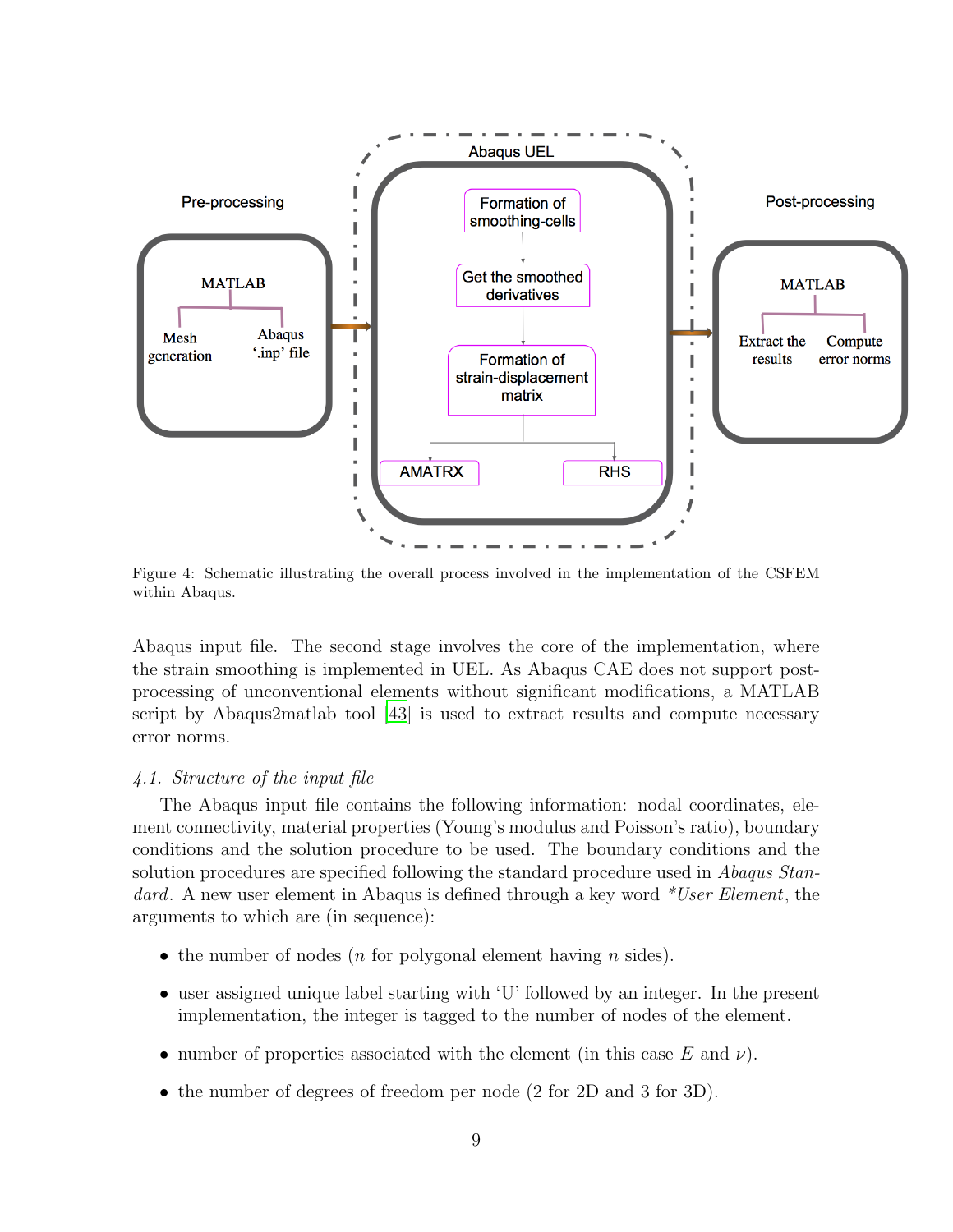<span id="page-9-1"></span>

Figure 5: A sample polygonal finite element mesh used for CSFEM. The CSFEM implementation requires only nodal coordinates and element connectivity.

In the case of CSFEM, arbitrary polygonal elements are used and hence the elements having same attributes (i.e., number of nodes) are grouped together with a unique label in the input file (see Listing [1\)](#page-9-0). For a sample mesh shown in Figure [5,](#page-9-1) element 1 is tagged with label 'U5' and elements 2 and 3 are grouped together with a label 'U4'. The corresponding element connectivity is given after the keyword '*\*Element*'.

```
*User element, nodes=5, type=U5, properties=2, coordinates=2
1 , 2
∗Element , type=U5 , ELSET= f i v e
1 , 1 , 2 , 8 , 5 , 4
∗UEL P r o p e r t y , ELSET= f i v e
3.0 e + 07, 0.30∗User element, nodes=4, type=U4, properties=2, coordinates=2
1 , 2
∗Element , type=U4 , ELSET=f o u r
2 , 2 , 3 , 7 , 8
3 , 8 , 7 , 6 , 5
∗UEL P r o p e r t y , ELSET=f o u r
3.0 e + 07, 0.30
```
Listing 1: User element definition for arbitrary polygons (c.f. Figure [5\)](#page-9-1)

#### *4.2. User element details*

The UEL for implementing the CSFEM is written in FORTRAN90. The UEL starts with the name of the subroutine with the list of arguments in the parentheses (see Listing [2\)](#page-10-1). The most important inputs to be provided through the UEL are RHS and AMATRX. Through RHS, the residual force contribution for each element is provided to the solver. AMATRX represents the element stiffness (or more generally the Jacobian) matrix as given by Equation [\(13\)](#page-6-2), where the strain-displacement matrix for CSFEM is given by Equation [\(15\)](#page-7-2). The Abaqus solver constructs the global stiffness matrix by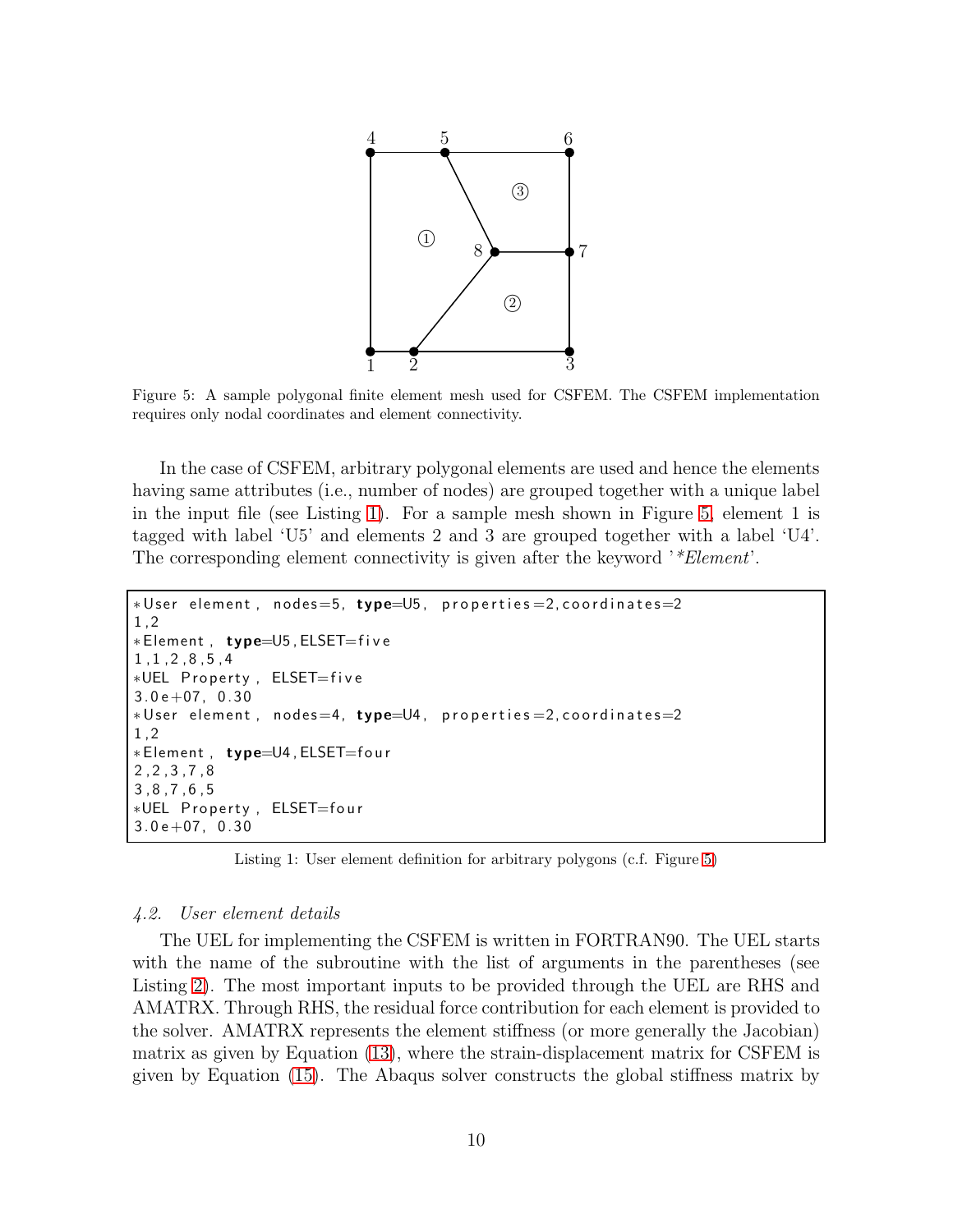calling the UEL for each element based on the connectivity information provided in the input file.

```
subroutine uel (rhs, amatrx, svars, energy, ndofel, nrhs, nsvars,
      1 props, nprops, coords, mcrd, nnode, u, du, v, a, jtype, time, dtime,
      2 kstep, kinc, jelem, params, ndload, jdltyp, adlmag, predef,
      3 n p r e d f , I f l a g s , m l v a r x , ddlmag , m d load , p new d t , j p r o p , nj p r o p ,
      4 period)
!
       include 'aba_param.inc'
!
            dimension r h s (m|var x , * ), amatrx (ndofel, ndofel),
      svars (nsvars), energy (8), props (*), coords (mcrd, nnode),<br>2 (ultudofel). du (mlyarx . *). v (ndofel). a (ndofel). time (2).
      u ( n d o f e l ) , du ( m l v a r x , ∗ ) , v ( n d o f e l ) , a ( n d o f e l ) , time ( 2 ) ,<br>3 corams ( 3 ) . i d l t v p ( m d lo a d . ∗ ) . a d l m a g ( m d lo a d . ∗ ) .
      3 params (3), jdltyp (mdload ,*), adlmag (mdload ,*),<br>4 ddlmag (mdload .*). predef (2. npredf . nnode). If la
      4 ddlmag (mdload , ∗), predef (2, npredf, nnode), lflags ( ∗),<br>5 iprops ( ∗ )
              j p r o p s (*)! * variables for CSFEM*
! * get the normals of the faces
        call getunitnorm (ncoord, ..., g)
! loop over the faces to get the smoothed derivatives
! This is computed by employing Equation 17
! for two dimensions and Equation 18 for three dimensions
        call getsmoothderivative (ncoord, ..., dNdz)
! form ation of stiffness (AMATRX) and residual (RHS) matrix
             end
             subroutine getunit norm (anodef, ..., ag)
             . . .
             end subroutine getunitnorm
             subroutine getsmoothderivative (ncoord, ..., dNdz)
             . . .
             end subroutine getsmoothderivative
```
Listing 2: Snippet of the user element subroutine

# <span id="page-10-0"></span>5. Numerical Examples

The convergence properties and the accuracy of the CSFEM applied to arbitrary polytopes have been studied in detail in the literature [\[12,](#page-21-0) [44,](#page-23-8) [45](#page-23-9)]. The main objective of this section is to validate the implementation by solving a few benchmark problems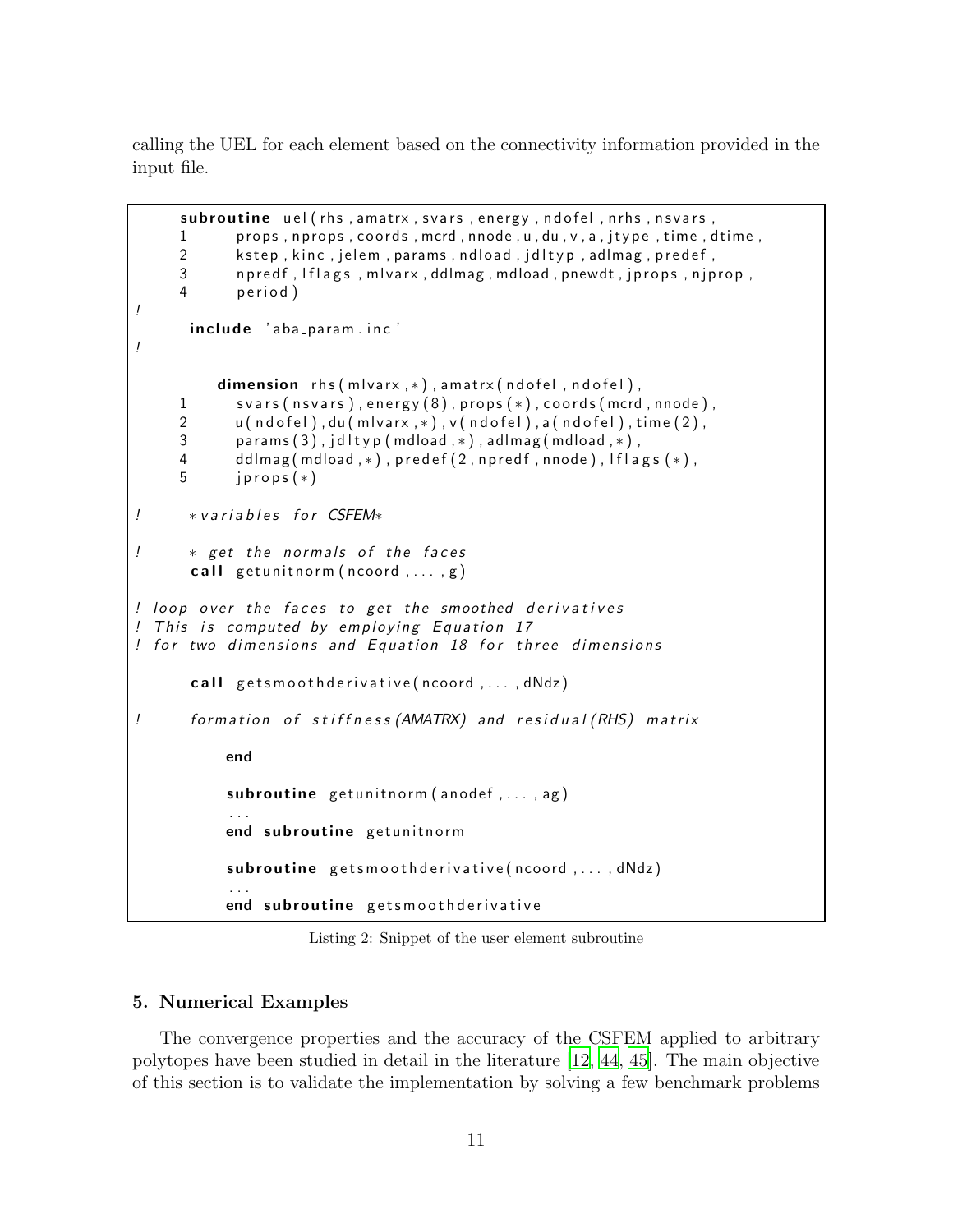in linear elastostatics. It is noted that readers can utilize the UEL subroutine to their specific applications with minimal modifications. For all the numerical examples, the domain is discretized with arbitrary polytopes. The two dimensional polygonal meshes are generated by using the built-in MATLAB function *voronoin* and the MATLAB functions in Polytop [\[21\]](#page-21-6). For three dimensional problems, the Polytop function is extended to generate the polyhedra meshes.

For validation, the results from the CSFEM are compared with the corresponding regular FEM. The accuracy and the convergence rate are analyzed for different methods using the relative error norms in the displacement and the energy as given by *Displacement norm*:

$$
||\mathbf{u} - \mathbf{u}^{h}||_{\mathcal{L}^{2}(\Omega)} = \frac{\sqrt{\int_{\Omega} (\mathbf{u} - \mathbf{u}^{h})^{\mathrm{T}} (\mathbf{u} - \mathbf{u}^{h}) \, d\Omega}}{\sqrt{\int_{\Omega} \mathbf{u}^{\mathrm{T}} \mathbf{u} \, d\Omega}},
$$
(18)

*Energy norm*:

$$
||\boldsymbol{\varepsilon} - \boldsymbol{\varepsilon}^h||_{\mathcal{H}^1(\Omega)} = \frac{\sqrt{\int_{\Omega} (\boldsymbol{\varepsilon} - \boldsymbol{\varepsilon}^h)^{\mathrm{T}} \mathbf{D}(\boldsymbol{\varepsilon} - \boldsymbol{\varepsilon}^h) \, \mathrm{d}\Omega}}{\sqrt{\int_{\Omega} \boldsymbol{\varepsilon}^{\mathrm{T}} \mathbf{D} \boldsymbol{\varepsilon} \, \mathrm{d}\Omega}},\tag{19}
$$

where  $\mathbf{u}, \boldsymbol{\varepsilon}$  are the analytical or reference solutions and  $\mathbf{u}^h, \boldsymbol{\varepsilon}^h$  are the corresponding numerical solutions. The following convention is employed whilst discussing the results:

- PFEM-nd polygonal finite element method. Here the numerical integration is performed by sub-triangulation method.
- CSFEM-nd- cell based SFEM over arbitrary polytopes.

where  $n = 2, 3$  represents the dimensionality of the problem.

#### *5.1. Two dimensional Cantilever beam subjected to end shear*

Consider a cantilever beam of length  $L = 8$  m, height  $D = 4$  m subjected to a parabolic shear load,  $P = 250$  N at the free end (see Figure [6\(](#page-12-0)a)). The beam has the following material properties: Young's modulus,  $E = 3 \times 10^7$  Pa and Poisson's ratio,  $\nu = 0.3$ . The exact solution for this problem is given by [\[46](#page-23-10)]:

$$
u(x,y) = \frac{Py}{6EI} \left[ (6L - 3x)x + (2 + \nu) \left( y^2 - \frac{D^2}{4} \right) \right]
$$
  

$$
v(x,y) = -\frac{P}{6EI} \left[ 3\nu y^2 (L - x) + (4 + 5\nu) \frac{D^2 x}{4} + (3L - x)x^2 \right]
$$
 (20)

where  $I = D<sup>3</sup>/12$  is the moment of inertia and a state of plane stress is considered. The domain is discretized with arbitrary polygonal elements. A representative finite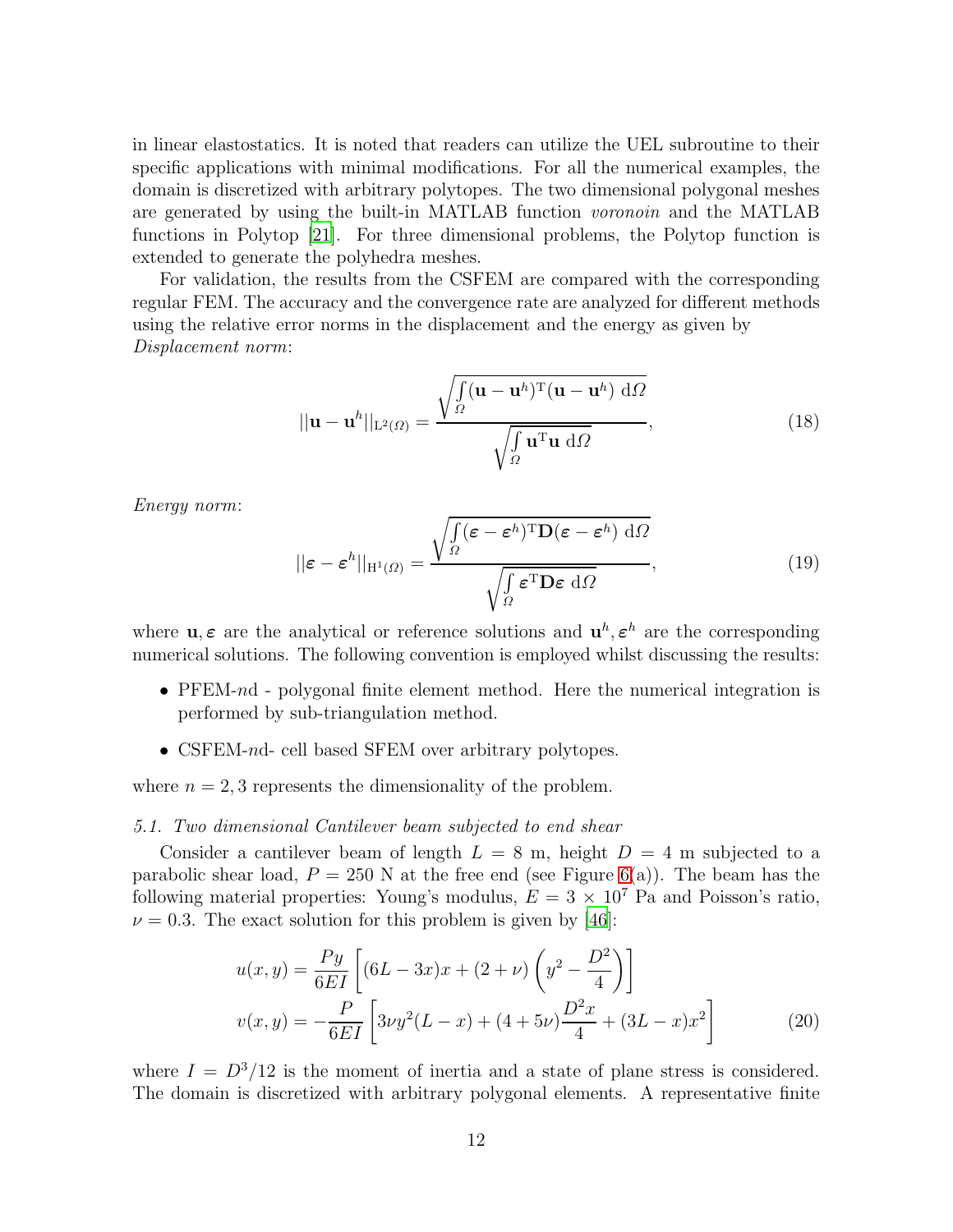<span id="page-12-0"></span>



Figure 6: (a) Cantilever beam: Geometry and boundary conditions and (b) discretization of the domain with polygonal elements.

element mesh is shown in Figure [6\(](#page-12-0)b). The convergence of the relative error in the displacement and the energy norm with mesh refinement are shown in Figure [7](#page-13-0) for both the approaches. It is observed that all the methods converge to analytical solution with mesh refinement with optimal convergence rate.

#### *5.2. Infinite plate with a circular hole subjected to far field tension*

Next, consider an infinite plate with a traction free hole subjected to a far field uniformly distributed normal stress ( $\sigma = 1$  Pa) acting along the x-axis. A state of plane stress is assumed and the plate has the following material properties: Young's modulus,  $E = 1000$  Pa, Poisson's ratio,  $\nu = 0.3$ . The exact solution of the stresses in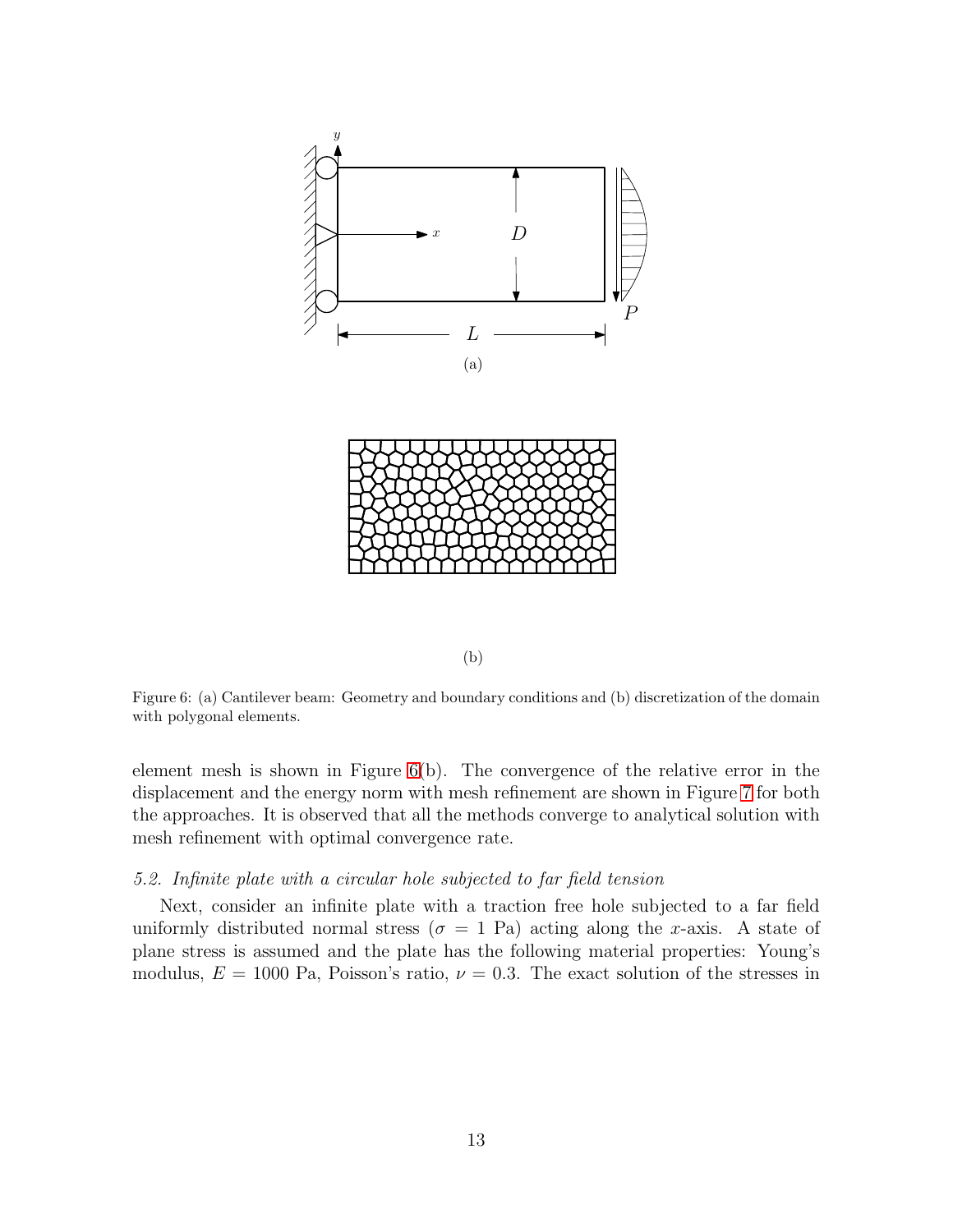<span id="page-13-0"></span>

Figure 7: Convergence rate for the relative error in the  $L^2$  norm and the  $H^1$  semi-norm with mesh refinement for a two-dimensional cantilever beam subjected to end shear

.

polar coordinates are given by [\[46\]](#page-23-10):

$$
\sigma_{11}(r,\theta) = 1 - \frac{a^2}{r^2} \left( \frac{3}{2} (\cos 2\theta + \cos 4\theta) \right) + \frac{3a^4}{2r^4} \cos 4\theta
$$
  

$$
\sigma_{22}(r,\theta) = -\frac{a^2}{r^2} \left( \frac{1}{2} (\cos 2\theta - \cos 4\theta) \right) - \frac{3a^4}{2r^4} \cos 4\theta
$$
  

$$
\sigma_{12}(r,\theta) = -\frac{a^2}{r^2} \left( \frac{1}{2} (\sin 2\theta + \sin 4\theta) \right) + \frac{3a^4}{2r^4} \sin 4\theta
$$
 (21)

and the displacements are:

$$
u_r = \frac{r}{2E} \left( \left[ 1 + \frac{a^2}{r^2} \right] + \left[ 1 - \frac{a^4}{r^4} + 4\frac{a^2}{r^2} \right] \cos 2\theta + \nu \left[ 1 - \frac{a^2}{4^2} \right] - \nu \left[ 1 - \frac{a^4}{r^4} \right] \cos 2\theta \right),
$$
  
\n
$$
u_{\theta} = \frac{r}{2E} \left( \left[ 1 + \frac{a^4}{r^4} + 2\frac{a^2}{r^2} \right] + \nu \left[ 1 + \frac{a^4}{r^4} - 2\frac{a^2}{4^2} \right] \sin 2\theta \right),
$$
\n(22)

where  $\alpha$  is the radius of the hole. Due to symmetry, only one quarter of the geometry is modelled as shown in Figure [8\(](#page-14-0)a). One of the FE meshes is shown in Figure 8(b), i.e., the discretization with polygonal elements. Analytical solutions are applied on the boundary of the domain and the convergence of the displacements and the stresses are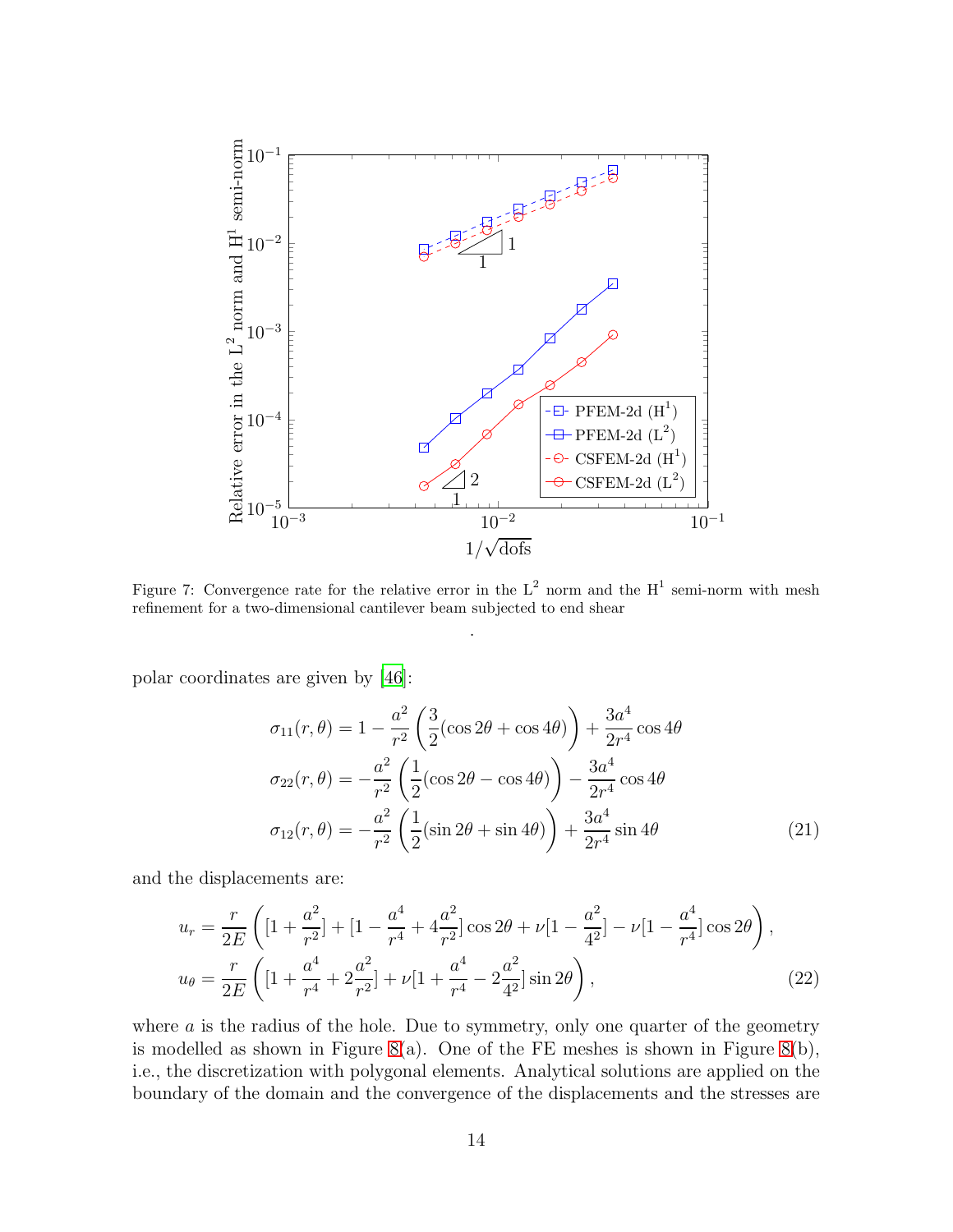<span id="page-14-0"></span>

Figure 8: (a) Infinite plate with a hole: Geometry and boundary conditions and (b) representative finite element discretization: 200 polygonal elements.

studied. Figure [9](#page-15-0) shows the convergence of the relative error in both the displacement and the energy norm with reducing mesh size. It is opined that with mesh refinement all the techniques asymptotically converge to reference solution and that the CSFEM yield slightly accurate results. It is noted that the CSFEM requires fewer integration points when compared to the conventional polygonal FEM.

#### *5.3. Cube subjected to body load*

Next, the accuracy and the convergence properties of the polyhedral finite element using CSFEM and the conventional polyhedral finite element method is compared and demonstrated. Consider a cube occupying  $\overline{\Omega} = \{(x, y, z) : 0 \le x \le 1, -1 \le y \le 1, 0 \le z \le 1\}$  $z \leq 1$ . The boundary of the cube is subjected to the following displacements:

$$
\begin{pmatrix}\n\hat{u} \\
\hat{v} \\
\hat{w}\n\end{pmatrix} = \begin{pmatrix}\n0.1 + 0.2x + 0.2y + 0.1z + 0.15x^2 + 0.2y^2 + 0.1z^2 + 0.15xy + 0.1yz + 0.1zx \\
0.15 + 0.1x + 0.1y + 0.2z + 0.2x62 + 0.15y^2 + 0.1z^2 + 0.2xy + 0.1yz + 0.2zx \\
0.15 + 0.15x + 0.2y + 0.1z + 0.15x^2 + 0.1y^2 + 0.2z^2 + 0.1xy + 0.2yz + 0.15zx\n\end{pmatrix}
$$
\n(23)

and the domain is subjected to the following body force:

$$
\mathbf{b} = \begin{pmatrix} -0.3\mathbf{C}(1,1) - 0.2\mathbf{C}(1,2) - 0.15\mathbf{C}(1,3) - 0.6\mathbf{C}(4,4) - 0.35\mathbf{C}(6,6) \\ -0.15\mathbf{C}(1,2) - 0.3\mathbf{C}(2,2) - 0.2\mathbf{C}(2,3) - 0.55\mathbf{C}(4,4) - 0.4\mathbf{C}(5,5) \\ 0.1\mathbf{C}(1,3) - 0.1\mathbf{C}(2,3) - 0.4\mathbf{C}(3,3) - 0.3\mathbf{C}(5,5) - 0.4\mathbf{C}(6,6) \end{pmatrix}
$$
 (24)

where C is the material matrix. The exact solution to Equation [\(1\)](#page-3-2) is  $u = \hat{u}$  in the presence of the prescribed body forces. The domain is discretized with polyhedral finite elements for in this study as shown in Figure [10.](#page-16-0) Figure [11](#page-17-0) shows the convergence of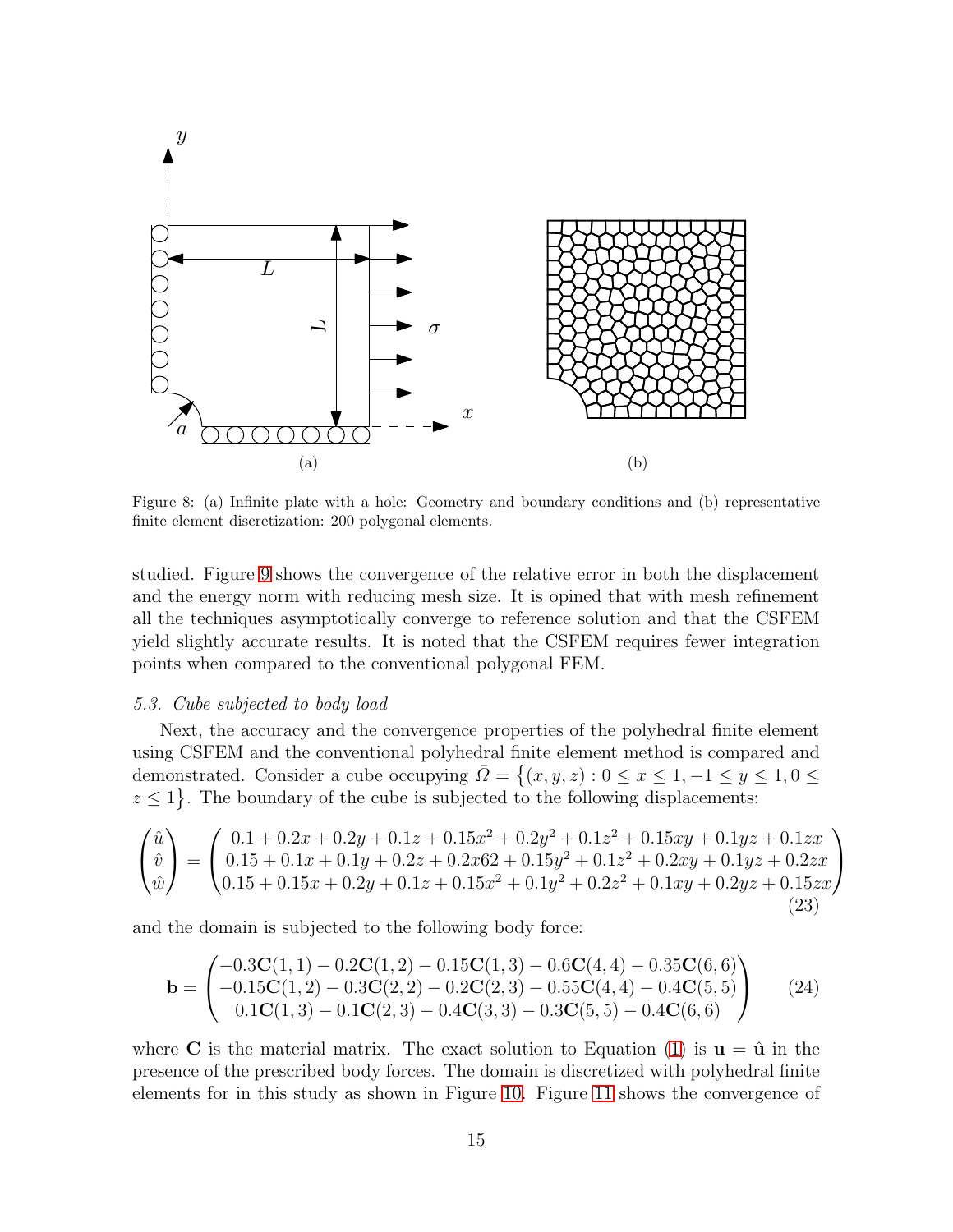<span id="page-15-0"></span>

Figure 9: Convergence of the relative error in the  $L^2$  norm and the  $H^1$  seminorm with mesh refinement for a plate with a hole.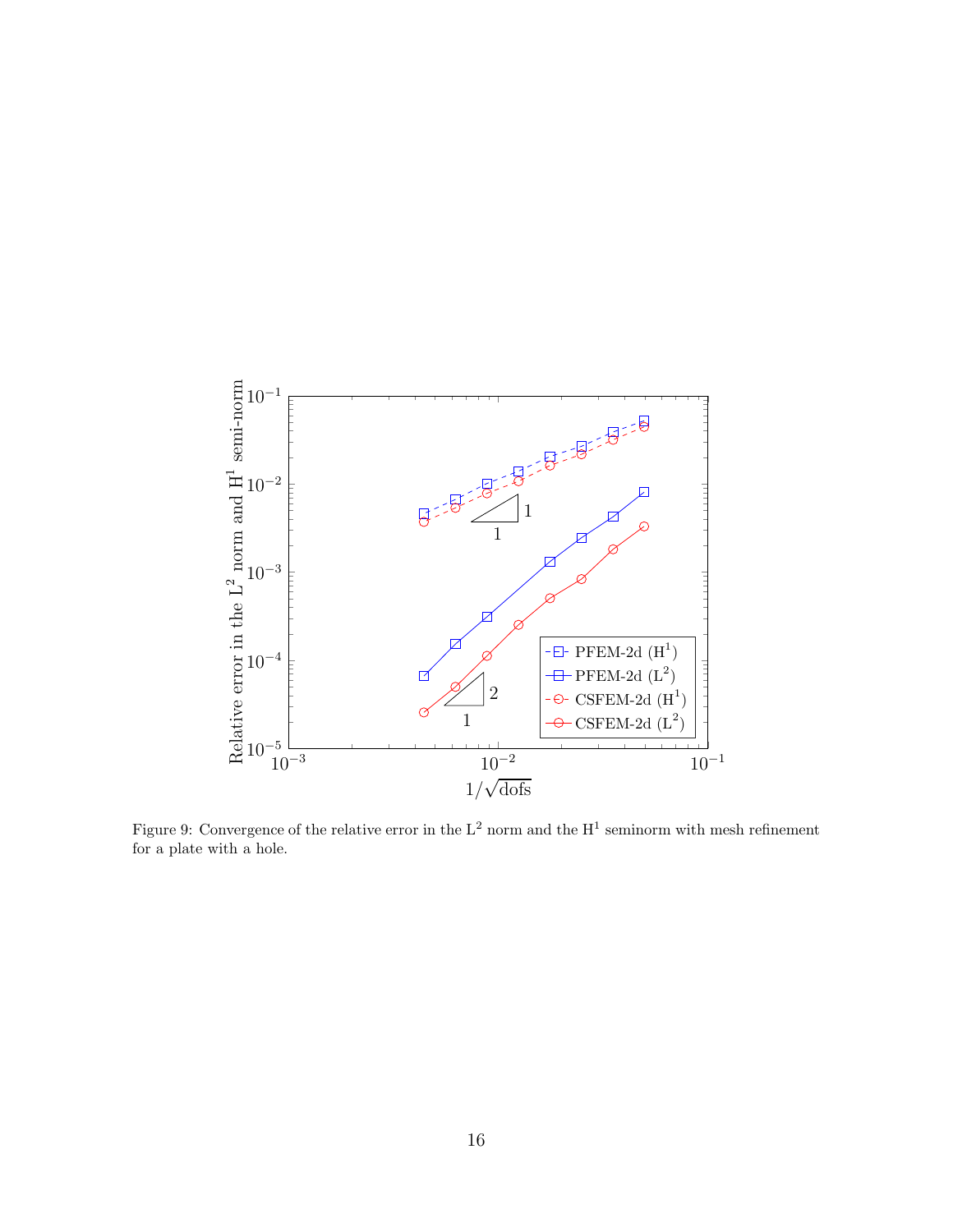<span id="page-16-0"></span>the error in the  $L^2$  norm and  $H^1$  seminorm. As expected, both the polygonal FEM and the CSFEM converges at near optimal rate. It is noted that a very high order numerical integration scheme (i.e. 768 integration points) is employed in case of the conventional polygonal FEM, whilst 'only' one integration point per subcell is employed for the CSFEM.



Figure 10: Representative polyhedra discretization of a unit cube.

## *5.4. Three-dimensional cantilever beam under shear end load*

In this example, consider a three-dimensional cantilever beam under shear load at the free end. Figure [12\(a\)](#page-17-1) presents the schematic view of the problem and a representative polyhedral discretization of the domain. The domain  $\Omega$  for this problem is  $[-1, 1] \times [-1, 1] \times [0, L]$ . The material is assumed to be isotropic with Young's modulus,  $E = 1$  N/m<sup>2</sup> and Poisson's ratio  $\nu = 0.3$ . The beam is subjected to a shear force F at  $z = 0$  and at any cross section of the beam, we have:

$$
\int_{-a}^{b} \int_{-a}^{b} \sigma_{yz} \, dx dy = F, \quad \int_{-a}^{b} \int_{-a}^{b} \sigma_{zz} y \, dx dy = Fz.
$$
 (25)

The Cauchy stress field is given by [\[46\]](#page-23-10):

$$
\sigma_{xx}(x, y, z) = \sigma_{xy}(x, y, z) = \sigma_{yy}(x, y, z) = 0; \quad \sigma_{zz}(x, y, z) = \frac{F}{I}yz;
$$
  
\n
$$
\sigma_{xz}(x, y, z) = \frac{2a^2\nu F}{\pi^2 I(1 + \nu)} \sum_{n=0}^{\infty} \frac{(-1)^n}{n^2} \sin\left(\frac{n\pi x}{a}\right) \frac{\sinh\left(\frac{n\pi y}{a}\right)}{\cosh\left(\frac{n\pi b}{a}\right)}
$$
  
\n
$$
\sigma_{yz}(x, y, z) = \frac{(b^2 - y^2)F}{2I} + \frac{\nu F}{I(1 + \nu)} \left[ \frac{3x^2 - a^2}{6} - \frac{2a^2}{\pi^2} \sum_{n=1}^{\infty} \frac{(-1)^n}{n^2} \cos\left(\frac{n\pi x}{a}\right) \frac{\cosh\left(\frac{n\pi y}{a}\right)}{\cosh\left(\frac{n\pi b}{a}\right)} \right].
$$
\n(26)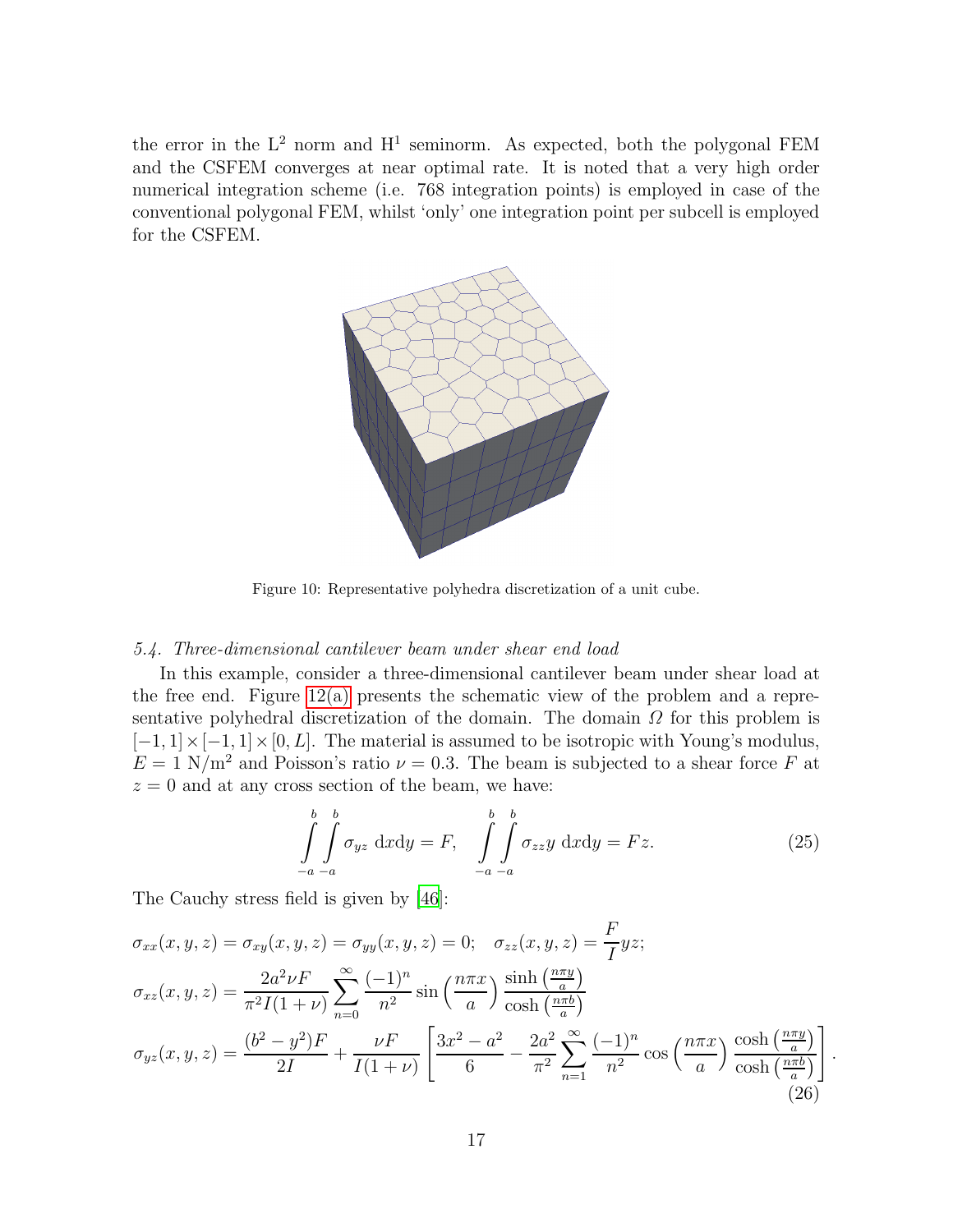<span id="page-17-0"></span>

Figure 11: Convergence results for the unit cube with polyhedral discretization solved using CSFEM and PFEM. The optimal convergence rates in both the  $L^2$  norm and the H<sup>1</sup> semi-norm can be seen.

<span id="page-17-1"></span>

Figure 12: Three-dimensional cantilever beam problem: (a) Geometry and boundary conditions and (b) representative polyhedral mesh used in this study.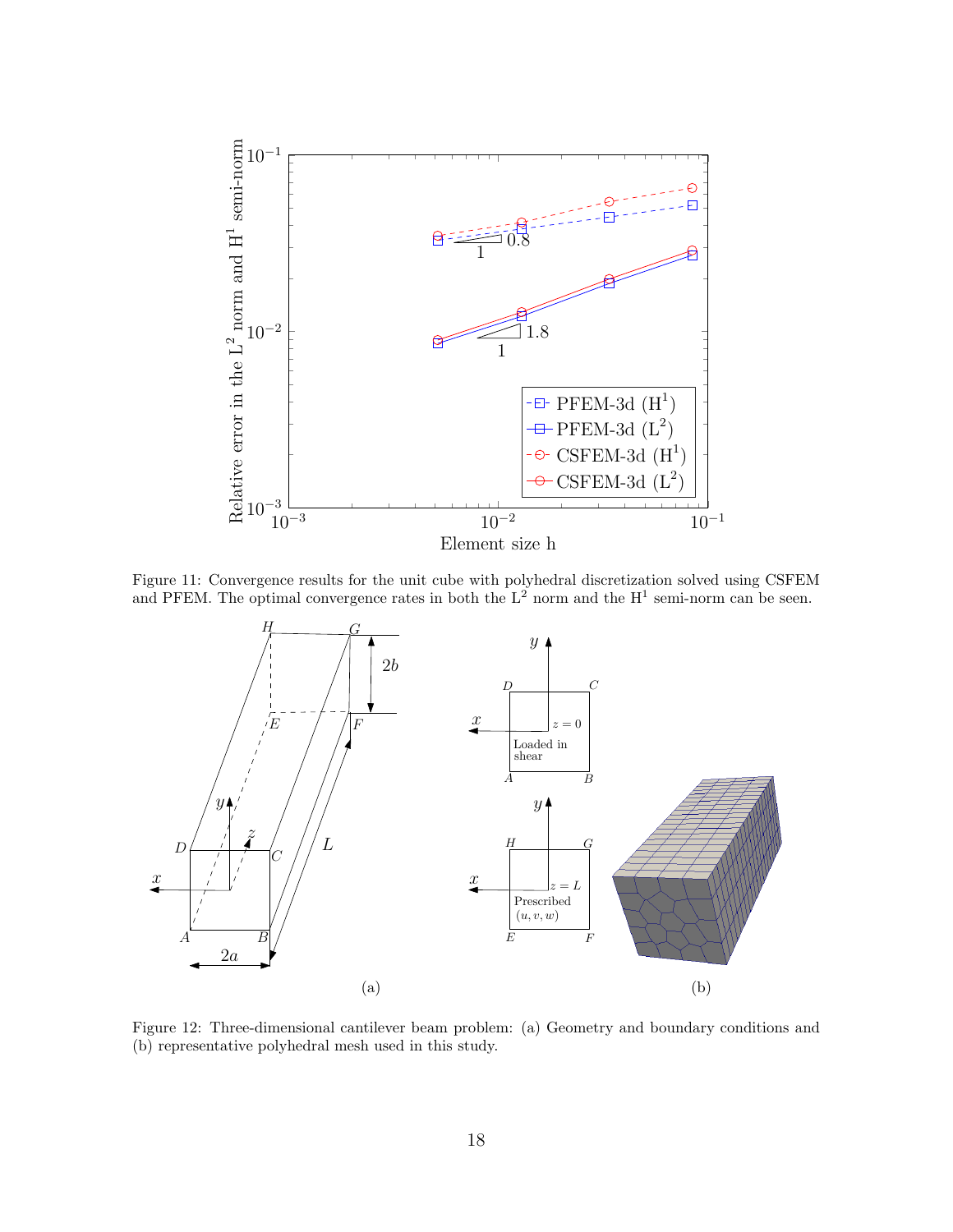The corresponding displacement field [\[47](#page-23-11)]:

$$
u(x, y, z) = -\frac{\nu F}{EI} xyz;
$$
  
\n
$$
v(x, y, z) = \frac{F}{EI} \left[ \frac{\nu(x^2 - y^2)z}{2} - \frac{z^3}{6} \right];
$$
  
\n
$$
w(x, y, z) = \frac{F}{EI} \left[ \frac{y(\nu x^2 + z^2)}{2} + \frac{\nu y^3}{6} + (1 + \nu) \left( b^2 y - \frac{y^3}{3} \right) - \frac{\nu a^2 y}{3} - \frac{y^3}{3} \right]
$$
  
\n
$$
\frac{4\nu a^3}{\pi^3} \sum_{n=1}^{\infty} \frac{(-1)^n}{n^3} \cos\left(\frac{n\pi x}{a}\right) \frac{\sinh\left(\frac{n\pi y}{a}\right)}{\cosh\left(\frac{n\pi b}{a}\right)} \right].
$$
\n(27)

<span id="page-18-1"></span><span id="page-18-0"></span>

Figure 13: Convergence results for the three-dimensional cantilever beam problem.

where E is the Young's modulus,  $\nu$  Poisson's ratio and  $I = 4ab^3/3$  is the second moment of area about the x-axis. The length of the beam is assumed to be  $L = 5$  m and the shear load is taken as  $F = 1$  N. Analytical displacements given by Equation [\(27\)](#page-18-0) are applied on the beam face at  $z = L$  and the beam is loaded in shear on its face at  $z = 0$ . All other faces are assumed to be traction free. Figure [13](#page-18-1) shows the relative error in the  $L^2$  norm and  $H^1$  seminorm with mesh refinement. It can be seen that both the methods converges optimally.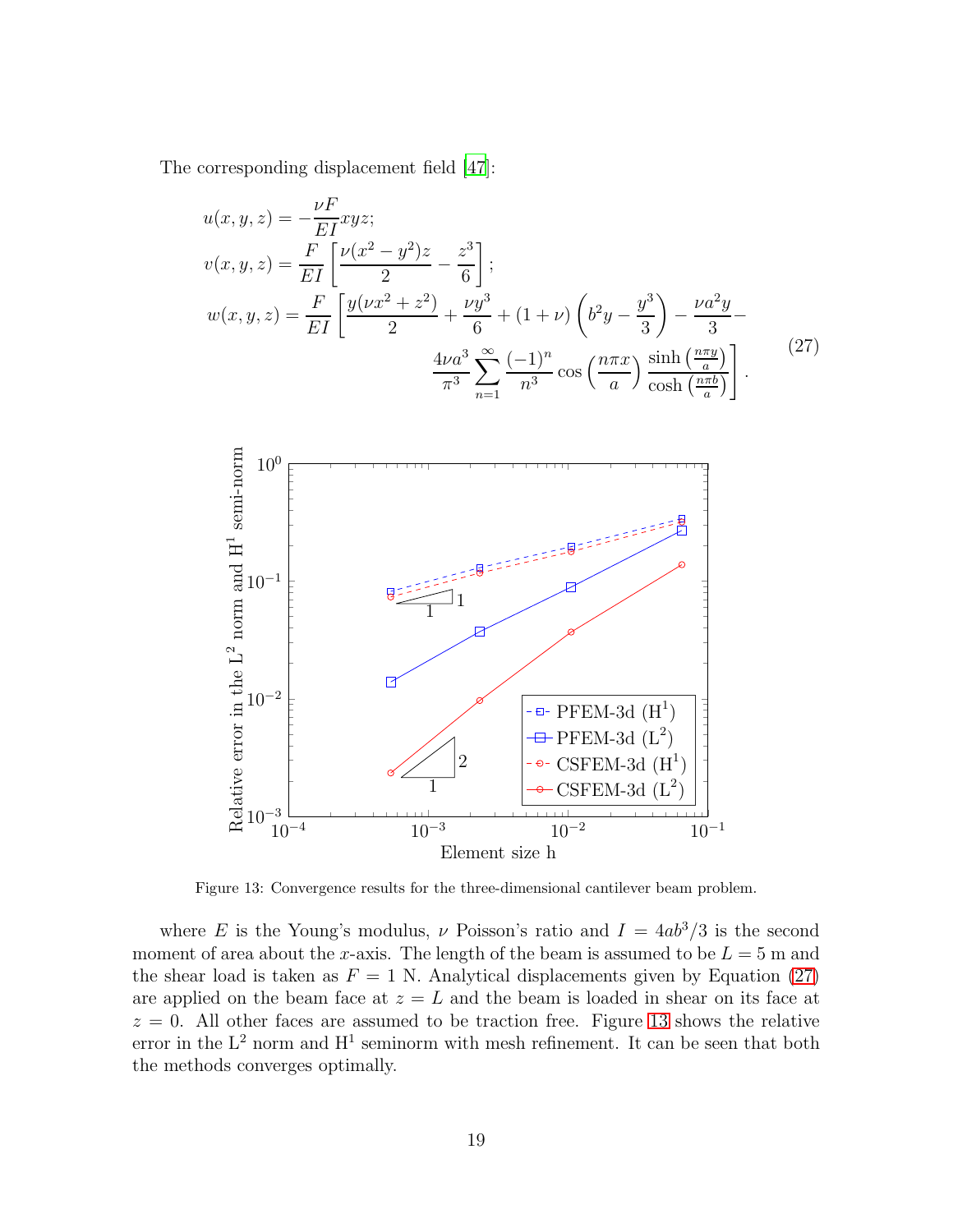## 6. Conclusion

In this work, the CSFEM for two- and three-dimensional linear elastostatic problems is implemented within the commercial finite element software Abaqus. The implementation was based on the user element subroutine feature of Abaqus. The work focused on the main procedures to interact with Abaqus, the structure of the input file and the user element subroutine to compute the smoothed strain-displacement matrix and the corresponding smoothed stiffness matrix.

The implementation is validated by solving a few benchmark problems in linear elasticity. The UEL implementation has demonstrated the convergence rates and the accuracy levels of the CSFEM as reported in the literature. Although, the paper discusses the results obtained using the CSFEM over polygons in two dimensions and polyhedra (with lateral faces as quadrilateral) in three dimensions, it is noted that the implementation can handle arbitrary polyhedra (in three dimensions), hybrid meshes, i.e., discretizations involving triangles/quadrilaterals/polygonal and tetrahedral/hexhedral/polyhedral elements in two and three dimensions, respectively.

The developed routines are in the open-source and can be downloaded from [https://github.com/nsundar/SFEM](#page-0-0) in Abaqus.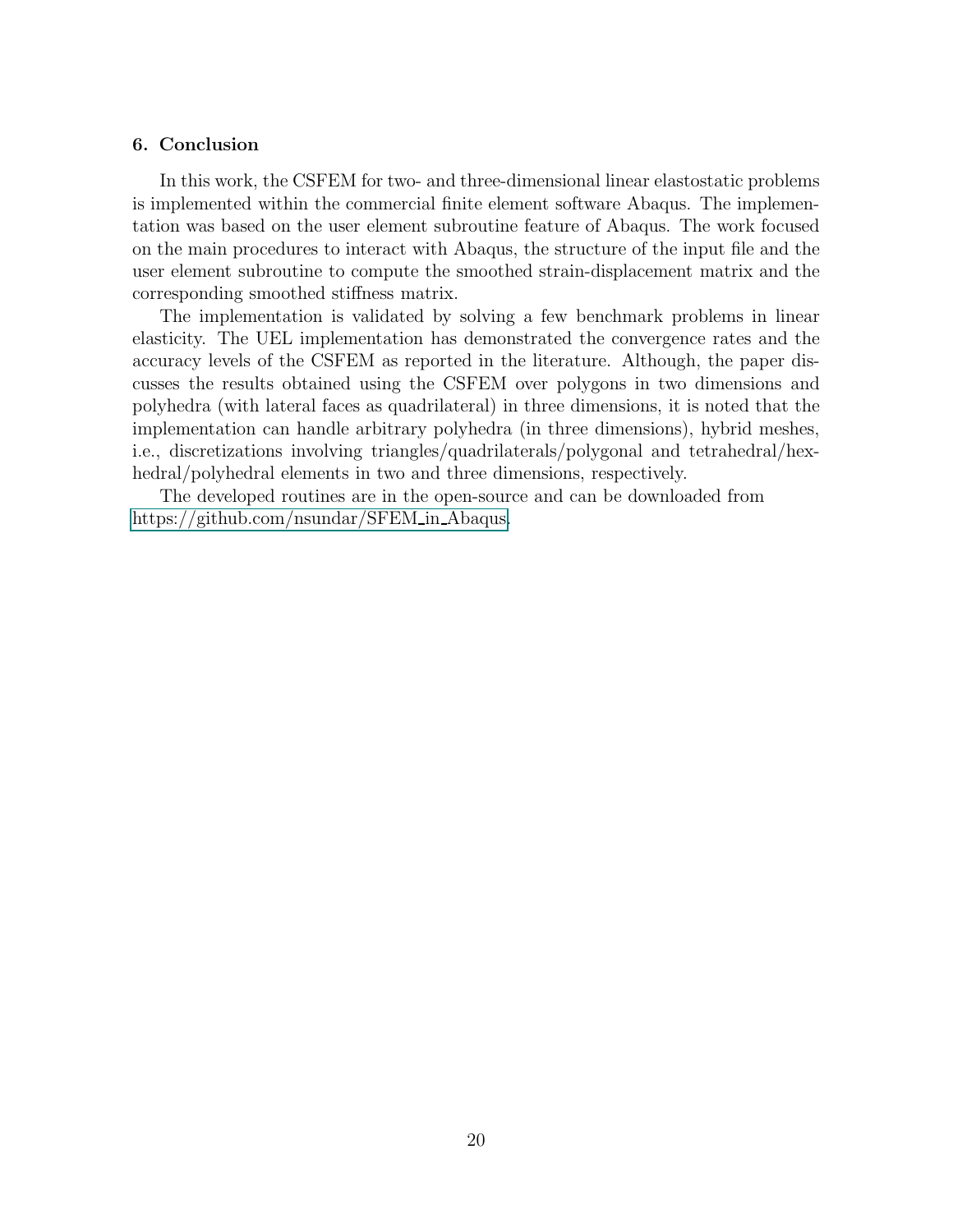## References

- <span id="page-20-0"></span>[1] N. Lee, K. Bathe, Effects of element distortions on the performance of isoparametric elements, International Journal for Numerical Methods in Engineering 36 (1993) 3553–3576.
- <span id="page-20-1"></span>[2] T. Belytschko, Y. Lu, L. Gu, Element-free galerkin methods, International Journal for Numerical Methods in Engineering 37 (1994) 229–256.
- [3] T. Zhu, J. Zhang, D. Wang, A meshless local petrov-galerkin (mlpg) approach based on the regular local boundary integral equation for linear elasticity, International Journal for Computational Methods in Engineering Science and Mechanics 8 (2007) 373–382.
- [4] N. R. Aluru, A reproducing kernel particle method for meshless analysis of microelectromechanical systems, Computational Mechanics 23 (1999) 324–338.
- [5] A. Khosravifard, M. Hematiyan, T. Bui, T. Do, Accurate and efficient analysis of stationary and propagating crack problems by meshless methods, Theoretical and Applied Fracture Mechanics 87 (2017) 21 – 34.
- <span id="page-20-2"></span>[6] N. T. Nguyen, T. Q. Bui, T. T. Truong, Transient dynamic fracture analysis by an extended meshfree method with different crack-tip enrichments, Meccanica 52 (2017) 2363–2390.
- <span id="page-20-3"></span>[7] I. Babuška, U. Banerjee, J. Osborn, Generalized finite element methods main ideas, results and perspective, International Journal of Computational Methods 01 (2004) 67–103.
- [8] T. Fries, T. Belytschko, The extended/generalized finite element method: An overview of the method and its applications, International Journal for Numerical Methods in Engineering 84 (2010) 253–304.
- [9] S. Bordas, B. Moran, Enriched finite elements and level sets for damage tolerance assessment of complex structures, Engineering Fracture Mechanics 73 (2006) 1176 – 1201.
- [10] S. Tanaka, H. Suzuki, S. Sadamoto, S. Sannomaru, T. Yu, T. Bui, J-integral evaluation for 2d mixed-mode crack problems employing a meshfree stabilized conforming nodal integration method, Computational Mechanics 58 (2016) 185–198.
- <span id="page-20-4"></span>[11] S. Tanaka, H. Suzuki, S. Sadamoto, S. Okazawa, T. T. Yu, T. Q. Bui, Accurate evaluation of mixed-mode intensity factors of cracked shear-deformable plates by an enriched meshfree galerkin formulation, Archive of Applied Mechanics 87 (2017) 279–298.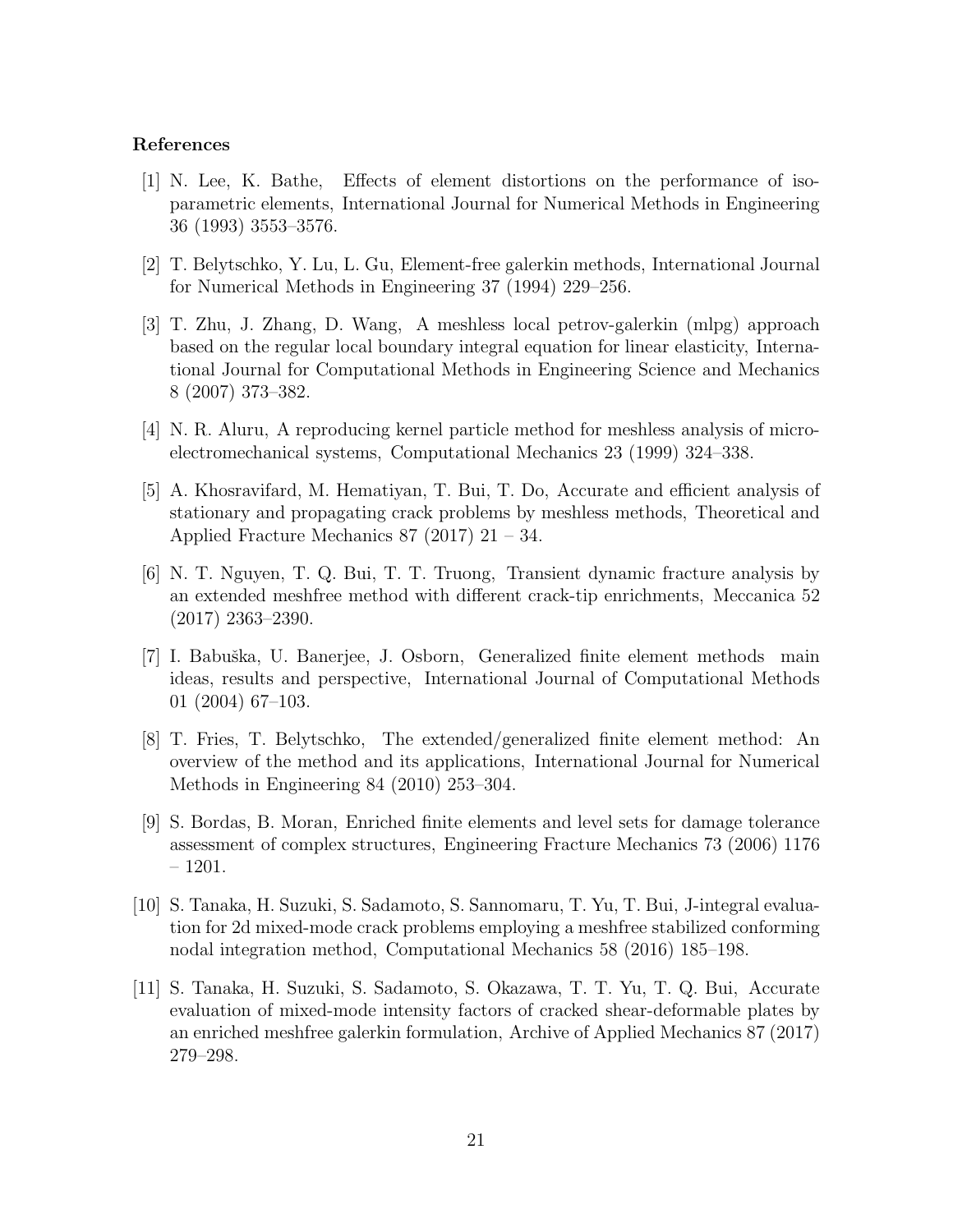- <span id="page-21-0"></span>[12] G. Liu, K. Y. Dai, T. T. Nguyen, A smoothed finite element for mechanics problems, Computational Mechanics 39 (2007) 859–877.
- <span id="page-21-1"></span>[13] H. Dong-sheng, T. Li-min, The displacement function of quasi-conforming element and its node error, Applied Mathematics and Mechanics 23 (2003) 127–137.
- <span id="page-21-2"></span>[14] A. Francis, A.Ortiz-Bernardin, S. P. A. Bordas, S. Natarajan, Linear smoothed polygonal and polyhedral finite elements, International Journal for Numerical Methods in Engineering 109 (2017) 1263–1288.
- [15] N. Sukumar, A. Tabarraei, Conforming polygonal finite elements, International Journal for Numerical Methods in Engineering 61 (2004) 2045–2066.
- [16] C. Lee, H. Kim, S. Im, Polyhedral elements by means of node/edge-based smoothed finite element method, International Journal for Numerical Methods in Engineering (2016).
- <span id="page-21-3"></span>[17] L. B. da Veiga, F. Brezzi, A. Cangiani, G. Manzini, L. D. Marini, A. Russo, Basic principles of virtual element methods, Mathematical Models and Methods in Applied Sciences 23 (2013) 199–214.
- <span id="page-21-4"></span>[18] V. P. Nguyen, T. Rabczuk, S. Bordas, M. Duflot, Meshless methods: A review and computer implementation aspects, Mathematics and Computers in Simulation 79  $(2008)$  763 – 813.
- [19] T. Rabczuk, G. Zi, S. Bordas, H. Nguyen-Xuan, A simple and robust threedimensional cracking-particle method without enrichment, Computer Methods in Applied Mechanics and Engineering 199 (2010) 2437–2455.
- <span id="page-21-5"></span>[20] T. Rabczuk, T. Belytschko, Cracking particles: a simplified meshfree method for arbitrary evolving cracks, International Journal for Numerical Methods in Engineering 61 (2004) 2316–2343.
- <span id="page-21-6"></span>[21] C. Talischi, G. H. Paulino, A. Pereira, I. F. M. Menezes, Polymesher: A generalpurpose mesh generator for polygonal elements written in matlab, Structural and Multidisciplinary Optimization 45 (2012) 309–328.
- <span id="page-21-7"></span>[22] J. S. Chen, C. Wu, S. Yoon, Y. You, A stabilized conforming nodal integration for galerkin mesh-free methods, International Journal for Numerical Methods in Engineering 50 (2001) 435–466.
- <span id="page-21-8"></span>[23] G. R. Liu, H. Nguyen-Xuan, T. Nguyen-Thoi, A theoretical study on the smoothed fem (s-fem) models: Properties, accuracy and convergence rates, International Journal for Numerical Methods in Engineering 84 (2010) 1222–1256.
- <span id="page-21-9"></span>[24] G. R. Liu, T. T. Nguyen, D. K. Y, K. Y. Lam, Theoretical aspects of the smoothed finite element method (sfem), International Journal for Numerical Methods in Engineering 71 (2007) 902–930.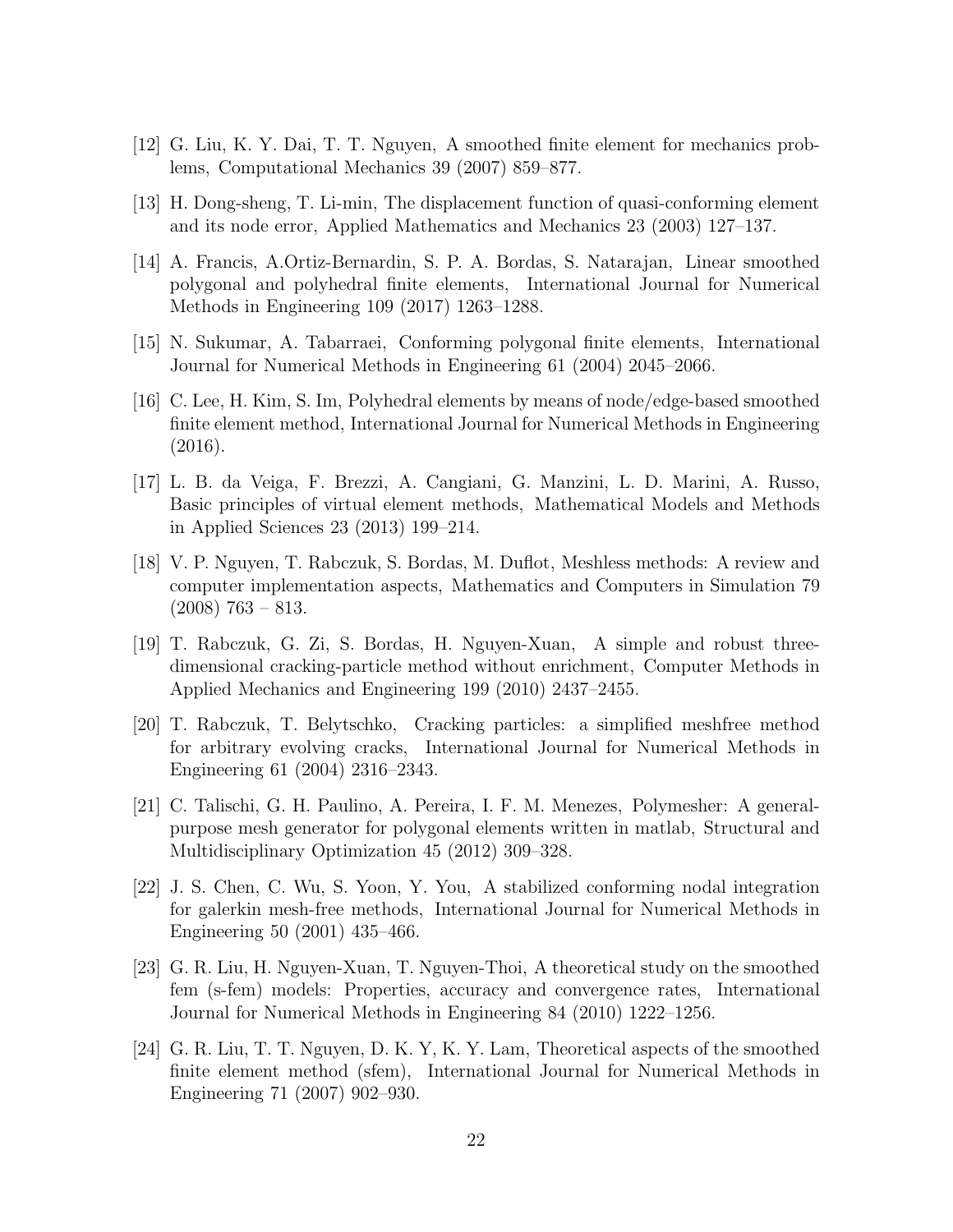- <span id="page-22-0"></span>[25] G. R. Liu, T. N. Thoi, H. N. Xuan, K. Lam, A node based smoothed finite element (ns-fem) for upper bound solution to solid mechanics problems, Computers and Structures 87 (2009) 14–26.
- <span id="page-22-1"></span>[26] G. R. Liu, T. N. Thoi, K. Lam, An edge-based smoothed finite element method (es-fem) for static, free and forced vibration analyses of solids, Journal of Sound and Vibration 320 (2009) 1100–1130.
- <span id="page-22-2"></span>[27] T. Nguyen-Thoi, G.R.Liu, K.Y.Lam, G. Y. Zhang, A face-based smoothed finite element method (fs-fem) for 3d linear and geometrically non-linear solid mechanics problems using 4-node tetrahedral elements, International Journal for Numerical Methods in Engineering 78 (2009) 324–353.
- <span id="page-22-3"></span>[28] G. R. Liu, T. N. Thoi, K. Lam, A novel alpha finite element method (alpha-fem) for exact solution to mechanics problems using triangular and tetrahedral elements, Computer Methods in Applied Mechanics and Engineering 197 (2008) 3883–3897.
- <span id="page-22-4"></span>[29] W. Zeng, G. Liu, D. Li, X. Dong, A smoothing technique based beta finite element method (βfem) for crystal plasticity modeling, Computers and Structures 162  $(2016)$  48 – 67.
- <span id="page-22-5"></span>[30] S. A. Bordas, S. Natarajan, On the approximation in the smoothed finite element method (sfem), International Journal for Numerical Methods in Engineering 81 (2010) 660–670.
- <span id="page-22-6"></span>[31] S.P.A.Bordas, T.Rabczuk, N.Hung, V.P.Nguyen, S.Natarajan, T.Bog, D.M.Quan, N.V.Hiep, Strain smoothing in fem and xfem, Computers & Structures 88 (2010) 1419 – 1443.
- [32] S. P. A. Bordas, S. Natarajan, P. Kerfriden, On the performance of strain smoothing for quadratic and enriched finite element approximations  $(xfem/gfem/pufem)$ , International Journal for Numerical Methods in Engineering 86 (2011) 637–666.
- [33] L. Chen, T. Rabczuk, S. Bordas, G. Liu, K. Zeng, P. Kerfriden, Extended finite element method with edge-based strain smoothing (esm-xfem) for linear elastic crack growth, Computer Methods in Applied Mechanics and Engineering 209-212  $(2012)$  250 – 265.
- <span id="page-22-7"></span>[34] L. Wu, P. Liu, C. Shi, Z. Zhang, T. Q. Bui, D. Jiao, Edge-based smoothed extended finite element method for dynamic fracture analysis, Applied Mathematical Modelling 40 (2016) 8564 – 8579.
- <span id="page-22-8"></span>[35] K. Dai, G. Liu, T. Nguyen, An n-sided polygonal smoothed finite element method (nsfem) for solid mechanics, Finite Elements in Analysis and Design 43 (2007) 847–860.